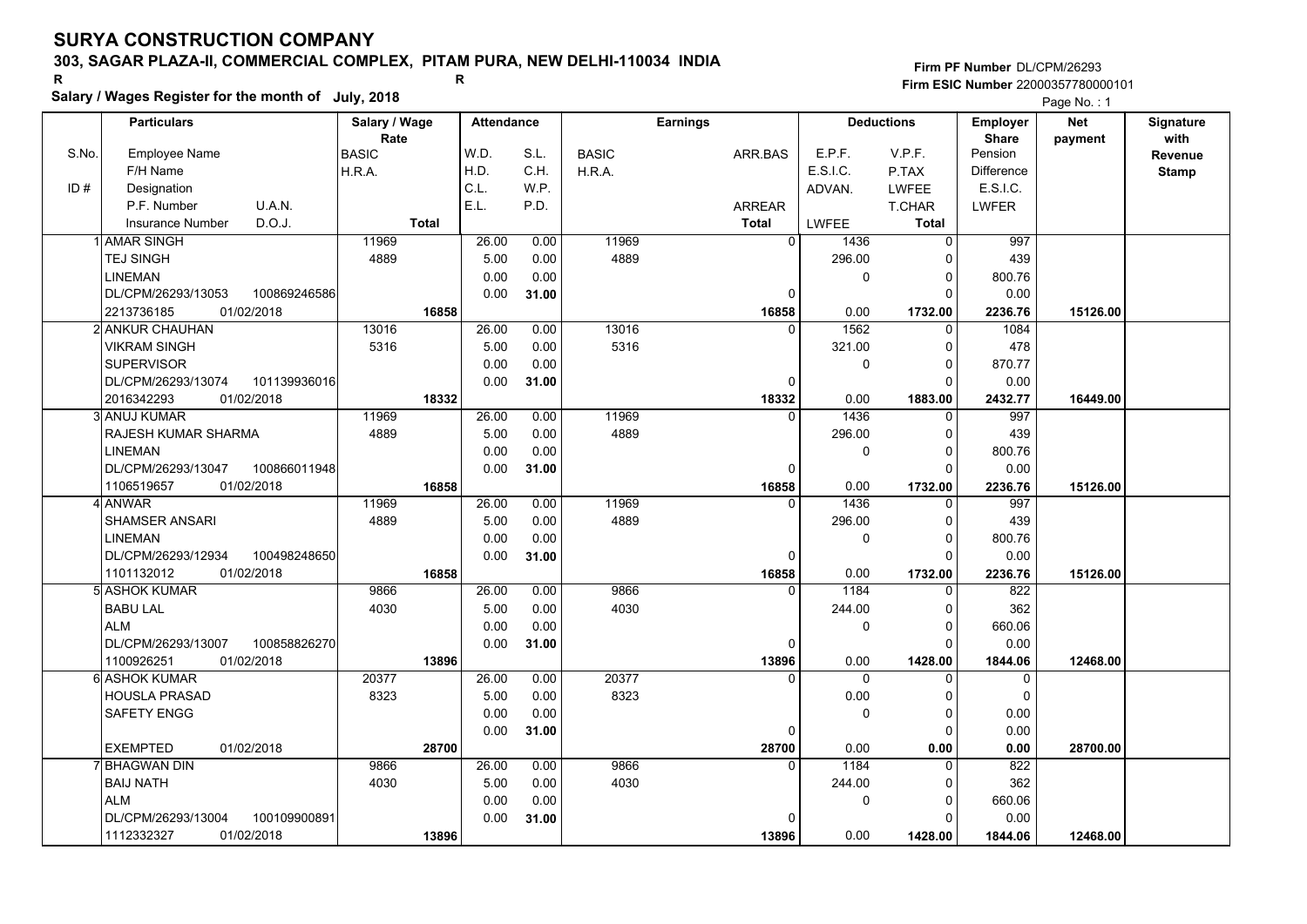## **303, SAGAR PLAZA-II, COMMERCIAL COMPLEX, PITAM PURA, NEW DELHI-110034 INDIA**

**Salary / Wages Register for the month of July, 2018 <sup>R</sup> <sup>R</sup>**

## **Firm PF Number**DL/CPM/26293**Firm ESIC Number** 22000357780000101

|       | <b>Particulars</b>                |              | Salary / Wage |              | <b>Attendance</b> |       |              | <b>Earnings</b> |             |              | <b>Deductions</b> | <b>Employer</b>         | <b>Net</b> | Signature               |
|-------|-----------------------------------|--------------|---------------|--------------|-------------------|-------|--------------|-----------------|-------------|--------------|-------------------|-------------------------|------------|-------------------------|
| S.No. | <b>Employee Name</b>              |              | Rate<br>BASIC |              | W.D.              | S.L.  | <b>BASIC</b> | ARR.BAS         |             | E.P.F.       | V.P.F.            | <b>Share</b><br>Pension | payment    | with                    |
|       | F/H Name                          |              | H.R.A.        |              | H.D.              | C.H.  | H.R.A.       |                 |             | E.S.I.C.     | P.TAX             | Difference              |            | Revenue<br><b>Stamp</b> |
| ID#   | Designation                       |              |               |              | C.L.              | W.P.  |              |                 |             | ADVAN.       | <b>LWFEE</b>      | E.S.I.C.                |            |                         |
|       | U.A.N.<br>P.F. Number             |              |               |              | E.L.              | P.D.  |              | <b>ARREAR</b>   |             |              | T.CHAR            | <b>LWFER</b>            |            |                         |
|       | D.O.J.<br><b>Insurance Number</b> |              |               | <b>Total</b> |                   |       |              | <b>Total</b>    |             | LWFEE        | <b>Total</b>      |                         |            |                         |
|       | <b>8 BHAVISHAN MANDAL</b>         |              | 9866          |              | 12.00             | 0.00  | 4137         |                 | $\Omega$    | 496          | $\mathbf 0$       | 345                     |            |                         |
|       | SATYANARAYAN MANDAL               |              | 4030          |              | 1.00              | 0.00  | 1690         |                 |             | 102.00       | $\Omega$          | 151                     |            |                         |
|       | <b>ALM</b>                        |              |               |              | 0.00              | 18.00 |              |                 |             | 0            | 0                 | 276.78                  |            |                         |
|       | DL/CPM/26293/12987                | 101139935998 |               |              | 0.00              | 13.00 |              |                 | $\mathbf 0$ |              | $\Omega$          | 0.00                    |            |                         |
|       | 1115091867<br>01/02/2018          |              |               | 13896        |                   |       |              |                 | 5827        | 0.00         | 598.00            | 772.78                  | 5229.00    |                         |
|       | 9 BIR SINGH                       |              | 9866          |              | 21.00             | 0.00  | 9866         |                 | $\Omega$    | 1184         | $\Omega$          | 822                     |            |                         |
|       | RATAN BHARDWAJ                    |              | 4030          |              | 4.00              | 0.00  | 4030         |                 |             | 244.00       | $\Omega$          | 362                     |            |                         |
|       | <b>ALM</b>                        |              |               |              | 3.00              | 0.00  |              |                 |             | 0            | $\Omega$          | 660.06                  |            |                         |
|       | DL/CPM/26293/13258                | 101204158640 |               |              | 3.00              | 31.00 |              |                 | $\Omega$    |              | $\Omega$          | 0.00                    |            |                         |
|       | 2214406255<br>24/05/2018          |              |               | 13896        |                   |       |              |                 | 13896       | 0.00         | 1428.00           | 1844.06                 | 12468.00   |                         |
|       | 10 BUDDHAN JHA                    |              | 9866          |              | 26.00             | 0.00  | 9866         |                 | $\Omega$    | 1184         | $\Omega$          | 822                     |            |                         |
|       | DAMODER JHA                       |              | 4030          |              | 5.00              | 0.00  | 4030         |                 |             | 244.00       | 0                 | 362                     |            |                         |
|       | <b>ALM</b>                        |              |               |              | 0.00              | 0.00  |              |                 |             | $\mathbf{0}$ | $\Omega$          | 660.06                  |            |                         |
|       | DL/CPM/26293/13072                | 100628229739 |               |              | 0.00              | 31.00 |              |                 | $\Omega$    |              | $\Omega$          | 0.00                    |            |                         |
|       | 01/02/2018<br>2205484990          |              |               | 13896        |                   |       |              |                 | 13896       | 0.00         | 1428.00           | 1844.06                 | 12468.00   |                         |
|       | 11 CHANDAN SINGH                  |              | 9866          |              | 24.00             | 0.00  | 9866         |                 | $\Omega$    | 1184         | 0                 | 822                     |            |                         |
|       | <b>SHARWAN</b>                    |              | 4030          |              | 5.00              | 0.00  | 4030         |                 |             | 244.00       | $\Omega$          | 362                     |            |                         |
|       | <b>ALM</b>                        |              |               |              | 2.00              | 0.00  |              |                 |             | 0            | $\Omega$          | 660.06                  |            |                         |
|       | DL/CPM/26293/13060                | 100498122316 |               |              | 0.00              | 31.00 |              |                 | 0           |              | $\Omega$          | 0.00                    |            |                         |
|       | 2213911983<br>01/02/2018          |              |               | 13896        |                   |       |              |                 | 13896       | 0.00         | 1428.00           | 1844.06                 | 12468.00   |                         |
|       | 12 CHHEDA LAL SHARMA              |              | 11969         |              | 26.00             | 0.00  | 11969        |                 | $\Omega$    | 1436         | $\Omega$          | 997                     |            |                         |
|       | NAWAB SHARMA                      |              | 4889          |              | 5.00              | 0.00  | 4889         |                 |             | 296.00       | $\Omega$          | 439                     |            |                         |
|       | <b>WELDER</b>                     |              |               |              | 0.00              | 0.00  |              |                 |             | $\mathbf{0}$ | 0                 | 800.76                  |            |                         |
|       | DL/CPM/26293/13046                | 100864818987 |               |              | 0.00              | 31.00 |              |                 | 0           |              | $\Omega$          | 0.00                    |            |                         |
|       | 1106519650<br>01/02/2018          |              |               | 16858        |                   |       |              |                 | 16858       | 0.00         | 1732.00           | 2236.76                 | 15126.00   |                         |
|       | 13 DEVENDER                       |              | 9866          |              | 26.00             | 0.00  | 9866         |                 | $\Omega$    | 1184         | $\Omega$          | 822                     |            |                         |
|       | <b>RATAN SINGH</b>                |              | 4030          |              | 5.00              | 0.00  | 4030         |                 |             | 244.00       | $\Omega$          | 362                     |            |                         |
|       | <b>ALM</b>                        |              |               |              | 0.00              | 0.00  |              |                 |             | 0            | 0                 | 660.06                  |            |                         |
|       | DL/CPM/26293/13006                | 100133959049 |               |              | 0.00              | 31.00 |              |                 | 0           |              | $\Omega$          | 0.00                    |            |                         |
|       | 01/02/2018<br>1111885580          |              |               | 13896        |                   |       |              |                 | 13896       | 0.00         | 1428.00           | 1844.06                 | 12468.00   |                         |
|       | 14 DINESH KUMAR                   |              | 11969         |              | 26.00             | 0.00  | 11969        |                 | $\Omega$    | 1436         | $\Omega$          | 997                     |            |                         |
|       | DHANDHU                           |              | 4889          |              | 5.00              | 0.00  | 4889         |                 |             | 296.00       | $\Omega$          | 439                     |            |                         |
|       | <b>LINEMAN</b>                    |              |               |              | 0.00              | 0.00  |              |                 |             | 0            | 0<br>$\Omega$     | 800.76                  |            |                         |
|       | DL/CPM/26293/12990                | 100860237206 |               |              | 0.00              | 31.00 |              |                 | 0           |              |                   | 0.00                    |            |                         |
|       | 01/02/2018<br>1113031003          |              |               | 16858        |                   |       |              |                 | 16858       | 0.00         | 1732.00           | 2236.76                 | 15126.00   |                         |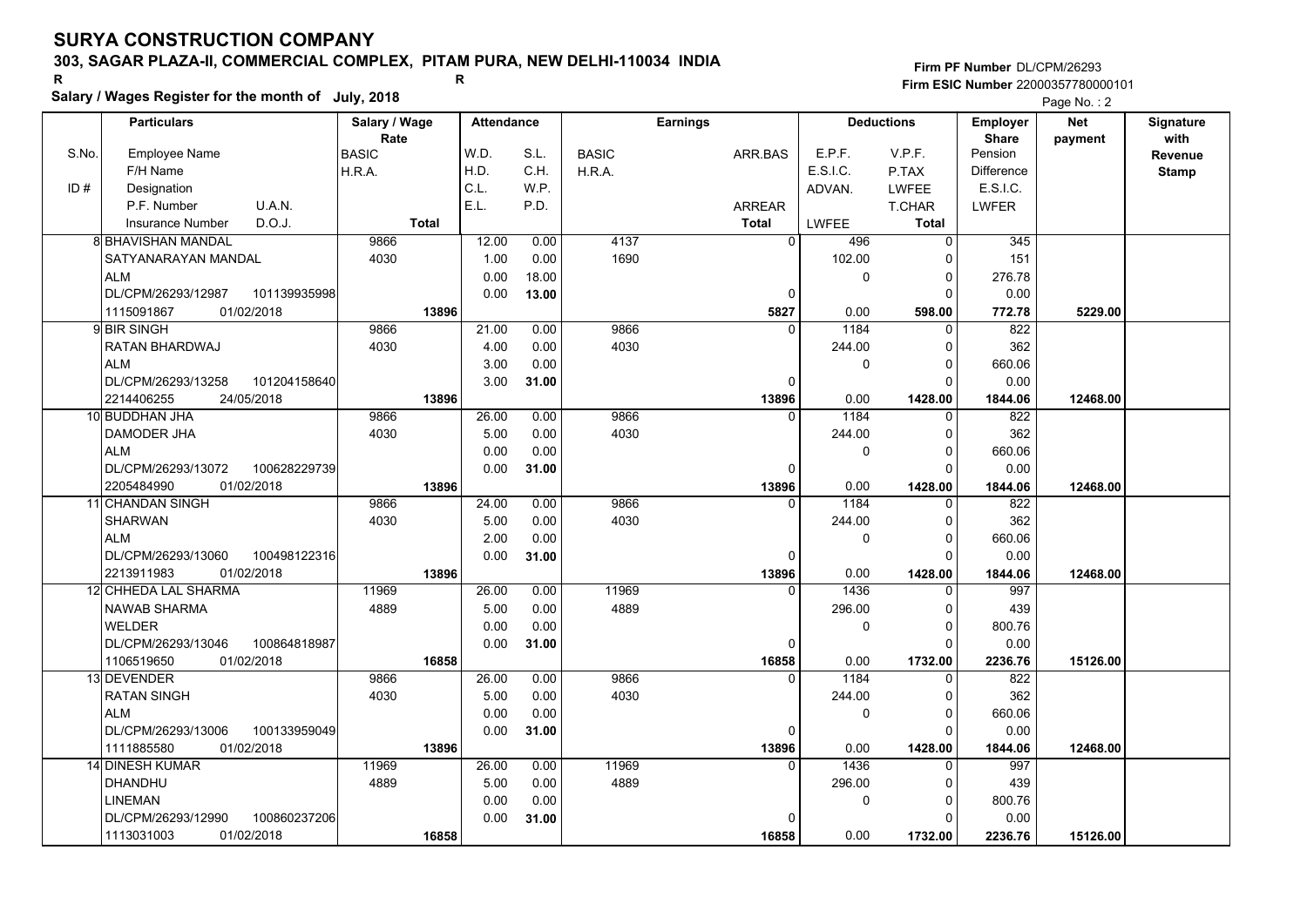## **303, SAGAR PLAZA-II, COMMERCIAL COMPLEX, PITAM PURA, NEW DELHI-110034 INDIA**

**Salary / Wages Register for the month of July, 2018 <sup>R</sup> <sup>R</sup>**

## **Firm PF Number**DL/CPM/26293**Firm ESIC Number** 22000357780000101

|       | <b>Particulars</b>                              |              | Salary / Wage        |              | <b>Attendance</b> |       |              | <b>Earnings</b> |                              | <b>Deductions</b>    | Employer                   | Net      | Signature       |
|-------|-------------------------------------------------|--------------|----------------------|--------------|-------------------|-------|--------------|-----------------|------------------------------|----------------------|----------------------------|----------|-----------------|
| S.No. | Employee Name                                   |              | Rate<br><b>BASIC</b> |              | W.D.              | S.L.  | <b>BASIC</b> | ARR.BAS         | E.P.F.                       | V.P.F.               | <b>Share</b><br>Pension    | payment  | with<br>Revenue |
|       | F/H Name                                        |              | H.R.A.               |              | H.D.              | C.H.  | H.R.A.       |                 | E.S.I.C.                     | P.TAX                | <b>Difference</b>          |          |                 |
| ID#   | Designation                                     |              |                      |              | C.L.              | W.P.  |              |                 | ADVAN.                       | <b>LWFEE</b>         | E.S.I.C.                   |          | <b>Stamp</b>    |
|       | U.A.N.<br>P.F. Number                           |              |                      |              | E.L.              | P.D.  |              | <b>ARREAR</b>   |                              | T.CHAR               | <b>LWFER</b>               |          |                 |
|       | D.O.J.<br><b>Insurance Number</b>               |              |                      | <b>Total</b> |                   |       |              | <b>Total</b>    | LWFEE                        | <b>Total</b>         |                            |          |                 |
|       | 15 DINESH KUMAR PAL                             |              | 11969                |              | 26.00             | 0.00  | 11969        |                 | $\mathbf{0}$                 | $\Omega$             | 997                        |          |                 |
|       |                                                 |              | 4889                 |              |                   | 0.00  | 4889         |                 | 1436<br>296.00               | 0                    | 439                        |          |                 |
|       | <b>MOTILAL</b><br><b>LINEMAN</b>                |              |                      |              | 5.00<br>0.00      | 0.00  |              |                 |                              | $\Omega$             | 800.76                     |          |                 |
|       | DL/CPM/26293/12935                              | 100497464721 |                      |              | 0.00              |       |              |                 | 0<br>$\Omega$                | $\Omega$             | 0.00                       |          |                 |
|       | 2213605645<br>01/02/2018                        |              |                      | 16858        |                   | 31.00 |              |                 | 0.00                         |                      |                            |          |                 |
|       | 16 DURGESH                                      |              | 11969                |              | 26.00             | 0.00  | 11969        | 16858           | 1436<br>$\Omega$             | 1732.00<br>$\Omega$  | 2236.76<br>997             | 15126.00 |                 |
|       |                                                 |              |                      |              |                   |       | 4889         |                 |                              |                      |                            |          |                 |
|       | <b>BAL GOVIND</b><br><b>LINEMAN</b>             |              | 4889                 |              | 5.00              | 0.00  |              |                 | 296.00                       | 0                    | 439                        |          |                 |
|       |                                                 |              |                      |              | 0.00              | 0.00  |              |                 | 0<br>$\Omega$                | 0<br>$\Omega$        | 800.76                     |          |                 |
|       | DL/CPM/26293/13000                              | 100858936748 |                      |              | 0.00              | 31.00 |              |                 |                              |                      | 0.00                       |          |                 |
|       | 2213605634<br>01/02/2018                        |              |                      | 16858        | 26.00             |       | 11969        | 16858           | 0.00<br>1436<br>$\Omega$     | 1732.00              | 2236.76<br>997             | 15126.00 |                 |
|       | 17 HARENDER PAL                                 |              | 11969                |              |                   | 0.00  |              |                 |                              | $\Omega$<br>$\Omega$ |                            |          |                 |
|       | <b>BABU LAL</b><br><b>LINEMAN</b>               |              | 4889                 |              | 5.00<br>0.00      | 0.00  | 4889         |                 | 296.00                       |                      | 439                        |          |                 |
|       |                                                 |              |                      |              |                   | 0.00  |              |                 | 0<br>$\Omega$                | $\Omega$<br>$\Omega$ | 800.76                     |          |                 |
|       | DL/CPM/26293/12938                              | 100496529378 |                      | 16858        | 0.00              | 31.00 |              | 16858           |                              |                      | 0.00                       |          |                 |
|       | 01/02/2018<br>2012944132<br>18 HARI KISHORE DAS |              | 9866                 |              | 26.00             | 0.00  | 9866         |                 | 0.00<br>1184                 | 1732.00<br>$\Omega$  | 2236.76<br>822             | 15126.00 |                 |
|       | <b>VIDHAON DAS</b>                              |              | 4030                 |              | 5.00              | 0.00  | 4030         |                 | 244.00                       | $\Omega$             | 362                        |          |                 |
|       |                                                 |              |                      |              | 0.00              |       |              |                 | 0                            | $\Omega$             | 660.06                     |          |                 |
|       | <b>ALM</b>                                      |              |                      |              | 0.00              | 0.00  |              |                 |                              | $\Omega$             |                            |          |                 |
|       | DL/CPM/26293/13062<br>2213942211                | 100869694552 |                      |              |                   | 31.00 |              |                 | $\Omega$                     |                      | 0.00                       |          |                 |
|       | 01/02/2018<br>19 HARIKESH                       |              | 9866                 | 13896        | 26.00             | 0.00  | 9866         | 13896           | 0.00<br>1184                 | 1428.00              | 1844.06<br>822             | 12468.00 |                 |
|       |                                                 |              |                      |              |                   |       |              |                 |                              | $\Omega$             |                            |          |                 |
|       | CHEDDI LAL                                      |              | 4030                 |              | 5.00              | 0.00  | 4030         |                 | 244.00                       |                      | 362                        |          |                 |
|       | <b>ALM</b>                                      |              |                      |              | 0.00              | 0.00  |              |                 | 0                            | 0<br>$\Omega$        | 660.06                     |          |                 |
|       | DL/CPM/26293/13011                              | 100859817947 |                      |              | 0.00              | 31.00 |              |                 | $\Omega$                     |                      | 0.00                       |          |                 |
|       | 1112479358<br>01/02/2018<br>20 ISHWAR AHIR      |              | 20000                | 13896        | 26.00             | 0.00  | 20000        | 13896           | 0.00<br>$\Omega$<br>$\Omega$ | 1428.00<br>$\Omega$  | 1844.06                    | 12468.00 |                 |
|       |                                                 |              |                      |              |                   |       | 0            |                 |                              | $\Omega$             | $\mathbf 0$<br>$\mathbf 0$ |          |                 |
|       | VINOD KUMAR AHIR                                |              | $\mathbf 0$          |              | 5.00              | 0.00  |              |                 | 350.00                       |                      |                            |          |                 |
|       | <b>SUPERVISOR</b>                               |              |                      |              | 0.00              | 0.00  |              |                 | 0                            | $\Omega$             | 950.00                     |          |                 |
|       |                                                 |              |                      |              | 0.00              | 31.00 |              |                 | 0                            | ∩                    | 0.00                       |          |                 |
|       | 1115156896<br>14/06/2018                        |              | 11969                | 20000        |                   |       |              | 20000           | 0.00<br>1436<br>$\Omega$     | 350.00               | 950.00                     | 19650.00 |                 |
|       | 21 JAGESHWAR                                    |              |                      |              | 26.00             | 0.00  | 11969        |                 |                              | $\Omega$             | 997                        |          |                 |
|       | <b>RAJJAN</b>                                   |              | 4889                 |              | 5.00              | 0.00  | 4889         |                 | 296.00                       | $\Omega$             | 439                        |          |                 |
|       | <b>LINEMAN</b>                                  |              |                      |              | 0.00              | 0.00  |              |                 | 0                            | 0                    | 800.76                     |          |                 |
|       | DL/CPM/26293/12991                              | 100497761359 |                      |              | 0.00              | 31.00 |              |                 |                              | $\Omega$             | 0.00                       |          |                 |
|       | 01/02/2018<br>2213605644                        |              |                      | 16858        |                   |       |              | 16858           | 0.00                         | 1732.00              | 2236.76                    | 15126.00 |                 |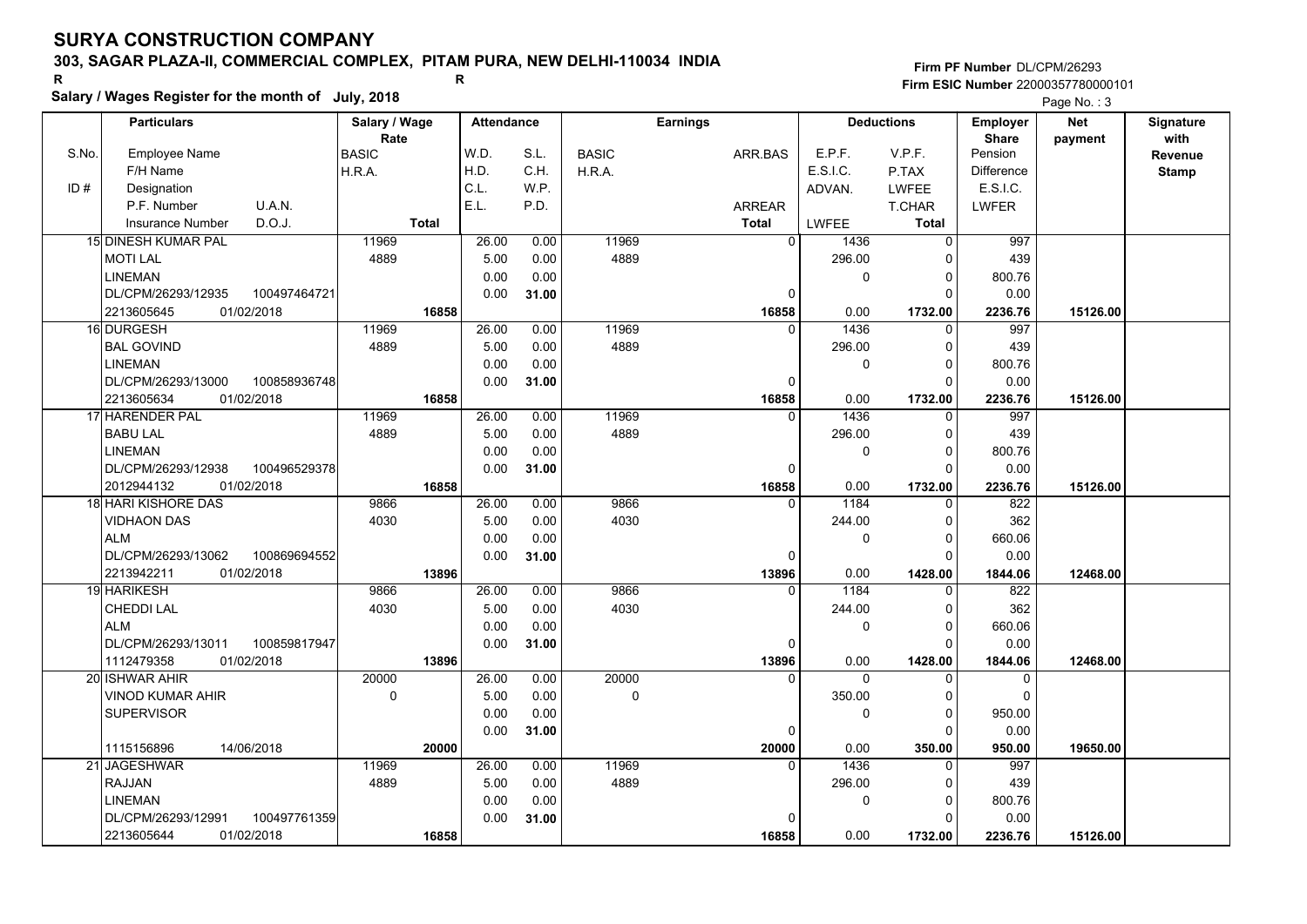## **303, SAGAR PLAZA-II, COMMERCIAL COMPLEX, PITAM PURA, NEW DELHI-110034 INDIA**

# **Salary / Wages Register for the month of July, 2018 <sup>R</sup> <sup>R</sup>**

**Firm PF Number**DL/CPM/26293**Firm ESIC Number** 22000357780000101

|       | <b>Particulars</b>                 | Salary / Wage        | <b>Attendance</b> |       |              | <b>Earnings</b> |              | <b>Deductions</b> | Employer                | <b>Net</b> | Signature       |
|-------|------------------------------------|----------------------|-------------------|-------|--------------|-----------------|--------------|-------------------|-------------------------|------------|-----------------|
| S.No. | <b>Employee Name</b>               | Rate<br><b>BASIC</b> | W.D.              | S.L.  | <b>BASIC</b> | ARR.BAS         | E.P.F.       | V.P.F.            | <b>Share</b><br>Pension | payment    | with<br>Revenue |
|       | F/H Name                           | H.R.A.               | H.D.              | C.H.  | H.R.A.       |                 | E.S.I.C.     | P.TAX             | <b>Difference</b>       |            | <b>Stamp</b>    |
| ID#   | Designation                        |                      | C.L.              | W.P.  |              |                 | ADVAN.       | <b>LWFEE</b>      | E.S.I.C.                |            |                 |
|       | U.A.N.<br>P.F. Number              |                      | E.L.              | P.D.  |              | ARREAR          |              | T.CHAR            | <b>LWFER</b>            |            |                 |
|       | D.O.J.<br><b>Insurance Number</b>  | <b>Total</b>         |                   |       |              | <b>Total</b>    | <b>LWFEE</b> | <b>Total</b>      |                         |            |                 |
|       | 22 JAI KUMAR                       | 9866                 | 26.00             | 0.00  | 9866         | $\overline{0}$  | 1184         | $\Omega$          | 822                     |            |                 |
|       | <b>SUKH BIR</b>                    | 4030                 | 5.00              | 0.00  | 4030         |                 | 244.00       | $\Omega$          | 362                     |            |                 |
|       | <b>ALM</b>                         |                      | 0.00              | 0.00  |              |                 | 0            | 0                 | 660.06                  |            |                 |
|       | DL/CPM/26293/13009<br>100868663519 |                      | 0.00              | 31.00 |              | $\Omega$        |              | $\Omega$          | 0.00                    |            |                 |
|       | 01/02/2018<br>1111885563           | 13896                |                   |       |              | 13896           | 0.00         | 1428.00           | 1844.06                 | 12468.00   |                 |
|       | 23 JAWAHAR RAI                     | 11969                | 25.00             | 0.00  | 11969        | $\Omega$        | 1436         | $\Omega$          | 997                     |            |                 |
|       | TEJ NARAYAN RAI                    | 4889                 | 5.00              | 0.00  | 4889         |                 | 296.00       | 0                 | 439                     |            |                 |
|       | <b>LINEMAN</b>                     |                      | 1.00              | 0.00  |              |                 | 0            | $\Omega$          | 800.76                  |            |                 |
|       | DL/CPM/26293/12912<br>100869244638 |                      | 0.00              | 31.00 |              | 0               |              | $\Omega$          | 0.00                    |            |                 |
|       | 01/02/2018<br>1106519673           | 16858                |                   |       |              | 16858           | 0.00         | 1732.00           | 2236.76                 | 15126.00   |                 |
|       | 24 JITENDER PAL                    | 11969                | 26.00             | 0.00  | 11969        | $\Omega$        | 1436         | $\Omega$          | 997                     |            |                 |
|       | RAM LAKHAN PAL                     | 4889                 | 5.00              | 0.00  | 4889         |                 | 296.00       | $\mathbf 0$       | 439                     |            |                 |
|       | <b>LINEMAN</b>                     |                      | 0.00              | 0.00  |              |                 | 0            | $\mathbf 0$       | 800.76                  |            |                 |
|       | DL/CPM/26293/13013<br>100739489521 |                      | 0.00              | 31.00 |              | $\Omega$        |              | $\Omega$          | 0.00                    |            |                 |
|       | 2213613420<br>01/02/2018           | 16858                |                   |       |              | 16858           | 0.00         | 1732.00           | 2236.76                 | 15126.00   |                 |
|       | 25 JITENDER PATHAK                 | 9866                 | 26.00             | 0.00  | 9866         |                 | 1184         | $\Omega$          | 822                     |            |                 |
|       | LAKHMI CHAND PATHAK                | 4030                 | 5.00              | 0.00  | 4030         |                 | 244.00       | $\Omega$          | 362                     |            |                 |
|       | <b>ALM</b>                         |                      | 0.00              | 0.00  |              |                 | 0            | 0                 | 660.06                  |            |                 |
|       | 100862820012<br>DL/CPM/26293/13056 |                      | 0.00              | 31.00 |              | <sup>0</sup>    |              | $\Omega$          | 0.00                    |            |                 |
|       | 1113432361<br>01/02/2018           | 13896                |                   |       |              | 13896           | 0.00         | 1428.00           | 1844.06                 | 12468.00   |                 |
|       | 26 KADIR ANSARI                    | 11969                | 17.00             | 0.00  | 10039        | $\Omega$        | 1205         |                   | 836                     |            |                 |
|       | <b>SULMAN ANSARI</b>               | 4889                 | 4.00              | 0.00  | 4100         |                 | 248.00       | 0                 | 369                     |            |                 |
|       | <b>LINEMAN</b>                     |                      | 0.00              | 5.00  |              |                 | 0            | 0                 | 671.60                  |            |                 |
|       | 100868705222<br>DL/CPM/26293/13068 |                      | 5.00              | 26.00 |              | 0               |              | $\Omega$          | 0.00                    |            |                 |
|       | 01/02/2018<br>2212840689           | 16858                |                   |       |              | 14139           | 0.00         | 1453.00           | 1876.60                 | 12686.00   |                 |
|       | 27 KAILASH CHAND                   | 9866                 | 24.00             | 0.00  | 9866         | $\Omega$        | 1184         | $\Omega$          | 822                     |            |                 |
|       | <b>BUDH PAL</b>                    | 4030                 | 5.00              | 0.00  | 4030         |                 | 244.00       | $\Omega$          | 362                     |            |                 |
|       | <b>ALM</b>                         |                      | 2.00              | 0.00  |              |                 | 0            | 0                 | 660.06                  |            |                 |
|       | DL/CPM/26293/13008<br>100859529615 |                      | 0.00              | 31.00 |              | 0               |              | $\Omega$          | 0.00                    |            |                 |
|       | 1111885565<br>01/02/2018           | 13896                |                   |       |              | 13896           | 0.00         | 1428.00           | 1844.06                 | 12468.00   |                 |
|       | 28 KAMLESH KUMAR                   | 11969                | 26.00             | 0.00  | 11969        | $\Omega$        | 1436         | $\Omega$          | 997                     |            |                 |
|       | <b>DHUNNI</b>                      | 4889                 | 5.00              | 0.00  | 4889         |                 | 296.00       | 0                 | 439                     |            |                 |
|       | <b>LINEMAN</b>                     |                      | 0.00              | 0.00  |              |                 | 0            | $\mathbf 0$       | 800.76                  |            |                 |
|       | DL/CPM/26293/13048<br>100860314387 |                      | 0.00              | 31.00 |              | <sup>0</sup>    |              | $\Omega$          | 0.00                    |            |                 |
|       | 01/02/2018<br>1101309994           | 16858                |                   |       |              | 16858           | 0.00         | 1732.00           | 2236.76                 | 15126.00   |                 |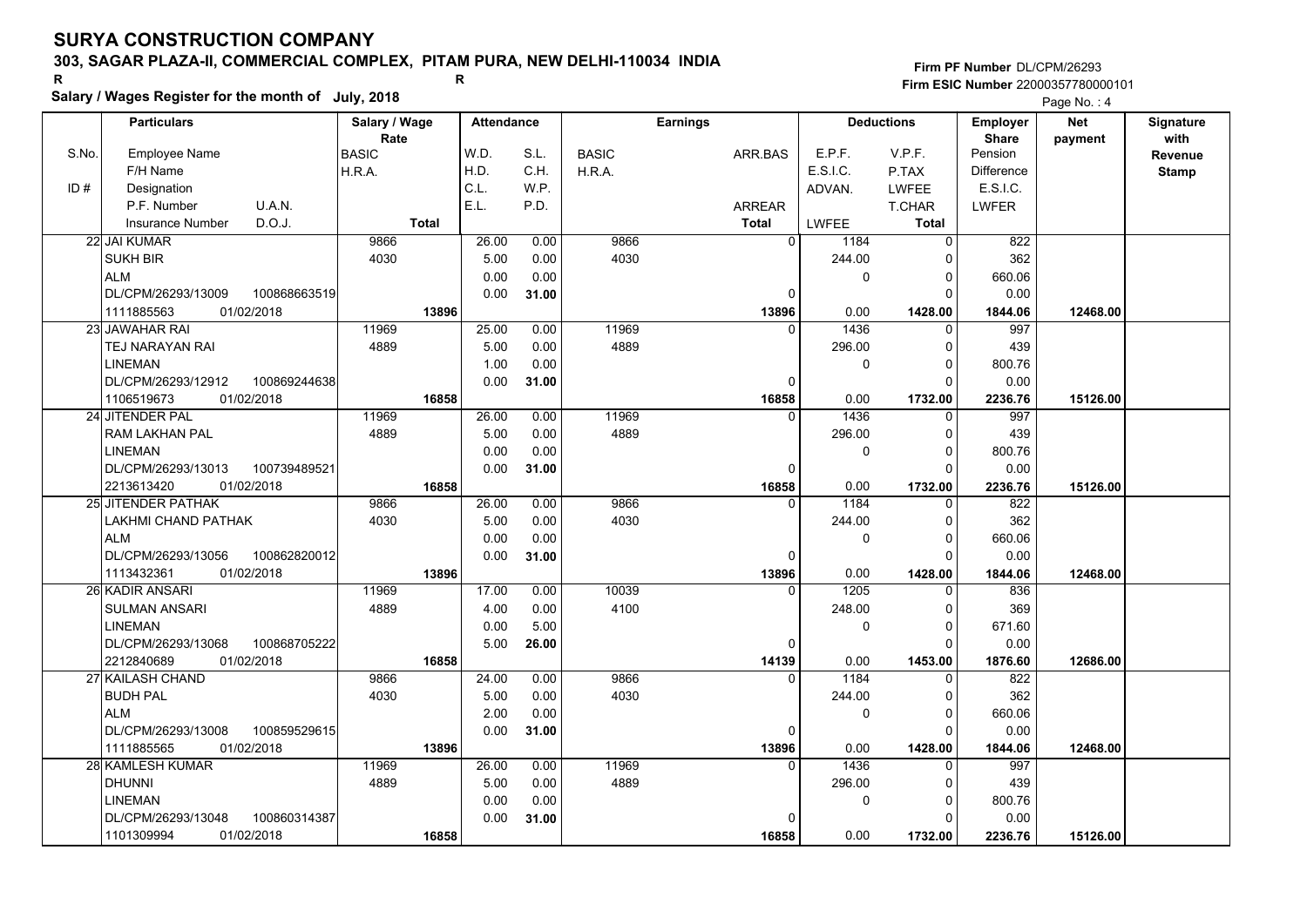## **303, SAGAR PLAZA-II, COMMERCIAL COMPLEX, PITAM PURA, NEW DELHI-110034 INDIA**

**Salary / Wages Register for the month of July, 2018 <sup>R</sup> <sup>R</sup>**

### **Firm PF Number**DL/CPM/26293**Firm ESIC Number** 22000357780000101

|       | <b>Particulars</b>         |              | Salary / Wage        |              | <b>Attendance</b> |       |              | <b>Earnings</b> |                       | <b>Deductions</b> | Employer                | <b>Net</b> | Signature       |
|-------|----------------------------|--------------|----------------------|--------------|-------------------|-------|--------------|-----------------|-----------------------|-------------------|-------------------------|------------|-----------------|
| S.No. | <b>Employee Name</b>       |              | Rate<br><b>BASIC</b> |              | W.D.              | S.L.  | <b>BASIC</b> | ARR.BAS         | E.P.F.                | V.P.F.            | <b>Share</b><br>Pension | payment    | with<br>Revenue |
|       | F/H Name                   |              | H.R.A.               |              | H.D.              | C.H.  | H.R.A.       |                 | E.S.I.C.              | P.TAX             | <b>Difference</b>       |            | <b>Stamp</b>    |
| ID#   | Designation                |              |                      |              | C.L.              | W.P.  |              |                 | ADVAN.                | <b>LWFEE</b>      | E.S.I.C.                |            |                 |
|       | U.A.N.<br>P.F. Number      |              |                      |              | E.L.              | P.D.  |              | ARREAR          |                       | T.CHAR            | LWFER                   |            |                 |
|       | D.O.J.<br>Insurance Number |              |                      | <b>Total</b> |                   |       |              | <b>Total</b>    | LWFEE                 | Total             |                         |            |                 |
|       | 29 KANCHAN SINGH           |              | 11969                |              | 22.00             | 0.00  | 11969        |                 | 0<br>1436             | $\Omega$          | 997                     |            |                 |
|       | <b>BRHAM PAL</b>           |              | 4889                 |              | 5.00              | 0.00  | 4889         |                 | 296.00                | ŋ                 | 439                     |            |                 |
|       | <b>LINEMAN</b>             |              |                      |              | 4.00              | 0.00  |              |                 |                       | 0<br>$\Omega$     | 800.76                  |            |                 |
|       | DL/CPM/26293/12983         | 100503123790 |                      |              | 0.00              | 31.00 |              |                 | 0                     | $\Omega$          | 0.00                    |            |                 |
|       | 01/02/2018<br>1013445073   |              |                      | 16858        |                   |       |              | 16858           | 0.00                  | 1732.00           | 2236.76                 | 15126.00   |                 |
|       | <b>30 KRISHAN KUMAR</b>    |              | 11969                |              | 23.00             | 0.00  | 11969        |                 | 1436<br>$\Omega$      | $\Omega$          | 997                     |            |                 |
|       | <b>KHUSI RAM</b>           |              | 4889                 |              | 5.00              | 0.00  | 4889         |                 | 296.00                | <sup>0</sup>      | 439                     |            |                 |
|       | <b>LINEMAN</b>             |              |                      |              | 3.00              | 0.00  |              |                 |                       | 0<br>$\Omega$     | 800.76                  |            |                 |
|       | DL/CPM/26293/13051         | 100497190580 |                      |              | 0.00              | 31.00 |              |                 | 0                     | $\Omega$          | 0.00                    |            |                 |
|       | 01/02/2018<br>2212751086   |              |                      | 16858        |                   |       |              | 16858           | 0.00                  | 1732.00           | 2236.76                 | 15126.00   |                 |
|       | 31 LAL BABU                |              | 9866                 |              | 26.00             | 0.00  | 9866         |                 | 1184<br>$\Omega$      | $\Omega$          | 822                     |            |                 |
|       | <b>RAM PARVESH</b>         |              | 4030                 |              | 5.00              | 0.00  | 4030         |                 | 244.00                | $\Omega$          | 362                     |            |                 |
|       | <b>ALM</b>                 |              |                      |              | 0.00              | 0.00  |              |                 |                       | 0<br>$\Omega$     | 660.06                  |            |                 |
|       | DL/CPM/26293/12927         | 100497844541 |                      |              | 0.00              | 31.00 |              |                 | $\mathbf{0}$          |                   | 0.00                    |            |                 |
|       | 1113321862<br>01/02/2018   |              |                      | 13896        |                   |       |              | 13896           | 0.00                  | 1428.00           | 1844.06                 | 12468.00   |                 |
|       | 32 LAL BIHARI              |              | 11969                |              | 17.00             | 0.00  | 7722         |                 | $\overline{927}$<br>0 | 0                 | 643                     |            |                 |
|       | <b>DEVNATH RAJBHAR</b>     |              | 4889                 |              | 3.00              | 0.00  | 3154         |                 | 191.00                | $\Omega$          | 284                     |            |                 |
|       | <b>LINEMAN</b>             |              |                      |              | 0.00              | 11.00 |              |                 |                       | 0<br>$\Omega$     | 516.61                  |            |                 |
|       | DL/CPM/26293/12982         | 100739105273 |                      |              | 0.00              | 20.00 |              |                 | 0                     | O                 | 0.00                    |            |                 |
|       | 1114830137<br>01/02/2018   |              |                      | 16858        |                   |       |              | 10876           | 0.00                  | 1118.00           | 1443.61                 | 9758.00    |                 |
|       | 33 LALLAN RAWAT            |              | 11969                |              | 26.00             | 0.00  | 11969        |                 | 1436<br>$\Omega$      | ∩                 | 997                     |            |                 |
|       | <b>SHIV PRASAD</b>         |              | 4889                 |              | 5.00              | 0.00  | 4889         |                 | 296.00                | $\Omega$          | 439                     |            |                 |
|       | <b>LINEMAN</b>             |              |                      |              | 0.00              | 0.00  |              |                 |                       | 0<br>$\Omega$     | 800.76                  |            |                 |
|       | DL/CPM/26293/12989         | 100498282693 |                      |              | 0.00              | 31.00 |              |                 | 0                     | $\Omega$          | 0.00                    |            |                 |
|       | 1112838400<br>01/02/2018   |              |                      | 16858        |                   |       |              | 16858           | 0.00                  | 1732.00           | 2236.76                 | 15126.00   |                 |
|       | 34 MAHESH                  |              | 9866                 |              | 16.00             | 0.00  | 6047         |                 | 726<br>$\Omega$       | $\Omega$          | 504                     |            |                 |
|       | <b>SUKHLAL</b>             |              | 4030                 |              | 3.00              | 0.00  | 2470         |                 | 150.00                | $\Omega$          | 222                     |            |                 |
|       | <b>ALM</b>                 |              |                      |              | 0.00              | 12.00 |              |                 |                       | 0<br>$\Omega$     | 404.56                  |            |                 |
|       | DL/CPM/26293/12984         | 101032947986 |                      |              | 0.00              | 19.00 |              |                 | 0                     | $\Omega$          | 0.00                    |            |                 |
|       | 01/02/2018<br>1111731975   |              |                      | 13896        |                   |       |              | 8517            | 0.00                  | 876.00            | 1130.56                 | 7641.00    |                 |
|       | 35 MANOJ KUMAR             |              | 9866                 |              | 26.00             | 0.00  | 9866         |                 | 1184<br>$\Omega$      | $\Omega$          | 822                     |            |                 |
|       | <b>KRISHAN KASHYAP</b>     |              | 4030                 |              | 5.00              | 0.00  | 4030         |                 | 244.00                | <sup>0</sup>      | 362                     |            |                 |
|       | <b>ALM</b>                 |              |                      |              | 0.00              | 0.00  |              |                 |                       | 0<br>0            | 660.06                  |            |                 |
|       | DL/CPM/26293/12910         | 100862555906 |                      |              | 0.00              | 31.00 |              |                 | $\Omega$              |                   | 0.00                    |            |                 |
|       | 01/02/2018<br>1106519668   |              |                      | 13896        |                   |       |              | 13896           | 0.00                  | 1428.00           | 1844.06                 | 12468.00   |                 |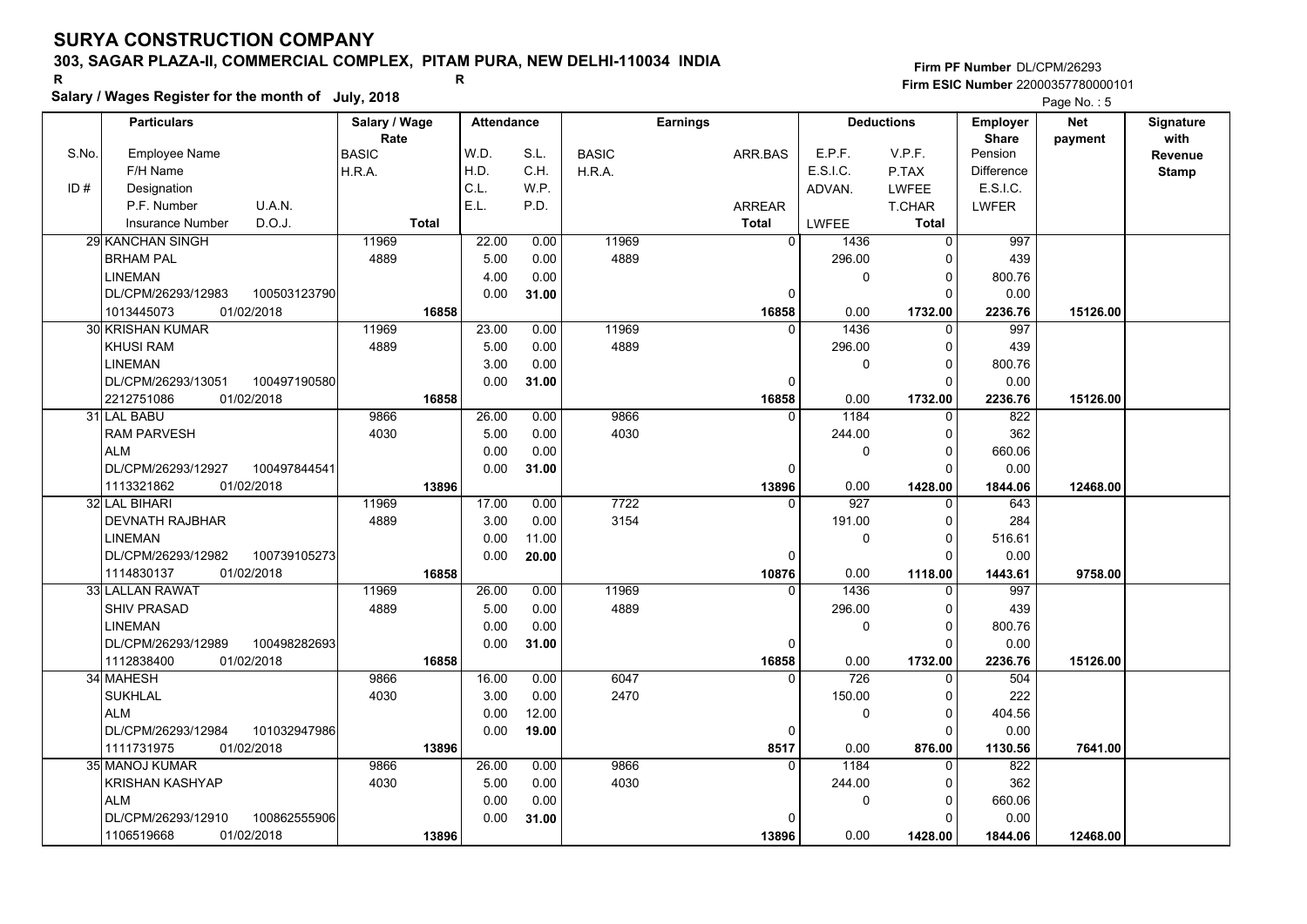## **303, SAGAR PLAZA-II, COMMERCIAL COMPLEX, PITAM PURA, NEW DELHI-110034 INDIA**

**Salary / Wages Register for the month of July, 2018 <sup>R</sup> <sup>R</sup>**

**Firm PF Number**DL/CPM/26293**Firm ESIC Number** 22000357780000101

|       | <b>Particulars</b>                               | Salary / Wage        | <b>Attendance</b> |       |              | <b>Earnings</b> |                          | <b>Deductions</b>       | Employer                | <b>Net</b> | Signature       |
|-------|--------------------------------------------------|----------------------|-------------------|-------|--------------|-----------------|--------------------------|-------------------------|-------------------------|------------|-----------------|
| S.No. | Employee Name                                    | Rate<br><b>BASIC</b> | W.D.              | S.L.  | <b>BASIC</b> | ARR.BAS         | E.P.F.                   | V.P.F.                  | <b>Share</b><br>Pension | payment    | with<br>Revenue |
|       | F/H Name                                         | H.R.A.               | H.D.              | C.H.  | H.R.A.       |                 | E.S.I.C.                 | P.TAX                   | <b>Difference</b>       |            | <b>Stamp</b>    |
| ID#   | Designation                                      |                      | C.L.              | W.P.  |              |                 | ADVAN.                   | <b>LWFEE</b>            | E.S.I.C.                |            |                 |
|       | U.A.N.<br>P.F. Number                            |                      | E.L.              | P.D.  |              | <b>ARREAR</b>   |                          | T.CHAR                  | <b>LWFER</b>            |            |                 |
|       | D.O.J.<br><b>Insurance Number</b>                | <b>Total</b>         |                   |       |              | <b>Total</b>    | <b>LWFEE</b>             | <b>Total</b>            |                         |            |                 |
|       | 36 MANOJ KUMAR                                   | 11969                | 7.00              | 0.00  | 3089         |                 | $\overline{0}$<br>371    | 0                       | 257                     |            |                 |
|       | PARMESHAR DEEN                                   | 4889                 | 1.00              | 0.00  | 1262         |                 | 77.00                    | 0                       | 114                     |            |                 |
|       | <b>LINEMAN</b>                                   |                      | 0.00              | 23.00 |              |                 | 0                        | $\mathbf 0$             | 206.67                  |            |                 |
|       | DL/CPM/26293/12992<br>100629585149               |                      | 0.00              | 8.00  |              | 0               |                          | $\Omega$                | 0.00                    |            |                 |
|       | 1111731965<br>01/02/2018                         | 16858                |                   |       |              | 4351            | 0.00                     | 448.00                  | 577.67                  | 3903.00    |                 |
|       | 37 MINTOO MANDAL                                 | 11969                | 26.00             | 0.00  | 11969        |                 | 1436<br>$\Omega$         | 0                       | 997                     |            |                 |
|       | HARI BHOL MANDAL                                 | 4889                 | 5.00              | 0.00  | 4889         |                 | 296.00                   | $\mathbf 0$             | 439                     |            |                 |
|       | <b>FOREMAN</b>                                   |                      | 0.00              | 0.00  |              |                 | 0                        | $\overline{0}$          | 800.76                  |            |                 |
|       | DL/CPM/26293/13231<br>100496959275               |                      | 0.00              | 31.00 |              | $\Omega$        |                          | $\Omega$                | 0.00                    |            |                 |
|       | 1101926257<br>01/02/2018                         | 16858                |                   |       |              | 16858           | 0.00                     | 1732.00                 | 2236.76                 | 15126.00   |                 |
|       | 38 MOHAN LAL                                     | 9866                 | 18.00             | 0.00  | 7002         |                 | 840<br>$\Omega$          | $\mathbf 0$             | 583                     |            |                 |
|       | <b>RUP RAM</b>                                   | 4030                 | 4.00              | 0.00  | 2860         |                 | 173.00                   | $\mathbf 0$             | 257                     |            |                 |
|       | <b>ALM</b>                                       |                      | 0.00              | 9.00  |              |                 | 0                        | $\mathbf 0$             | 468.45                  |            |                 |
|       | DL/CPM/26293/13055<br>100866918114               |                      | 0.00              | 22.00 |              | $\Omega$        |                          | $\Omega$                | 0.00                    |            |                 |
|       | 1111976054<br>01/02/2018                         | 13896                |                   |       |              | 9862            | 0.00                     | 1013.00                 | 1308.45                 | 8849.00    |                 |
|       | 39 MOHAN LAL                                     | 9866                 | 26.00             | 0.00  | 9866         | $\Omega$        | 1184                     | $\mathbf 0$             | 822                     |            |                 |
|       | <b>NANNU RAM</b>                                 | 4030                 | 5.00              | 0.00  | 4030         |                 | 244.00                   | $\mathbf 0$             | 362                     |            |                 |
|       | <b>ALM</b>                                       |                      | 0.00              | 0.00  |              |                 | 0                        | $\overline{0}$          | 660.06                  |            |                 |
|       | DL/CPM/26293/12931<br>100497540708               |                      | 0.00              | 31.00 |              | $\Omega$        |                          | $\Omega$                | 0.00                    |            |                 |
|       | 1111885571<br>01/02/2018                         | 13896                |                   |       |              | 13896           | 0.00                     | 1428.00                 | 1844.06                 | 12468.00   |                 |
|       | 40 MOHAN LAL YADAV                               | 9866                 | 7.00              | 0.00  | 2546         |                 | 306<br>$\Omega$          | $\Omega$                | 212                     |            |                 |
|       | <b>BOKU YADAV</b>                                | 4030                 | 1.00              | 0.00  | 1040         |                 | 63.00                    | $\Omega$                | 94                      |            |                 |
|       | <b>ALM</b>                                       |                      | 0.00              | 23.00 |              |                 | 0                        | $\mathbf 0$             | 170.34                  |            |                 |
|       | DL/CPM/26293/12950<br>100229746647               |                      | 0.00              | 8.00  |              |                 | 0                        | $\mathbf 0$             | 0.00                    |            |                 |
|       | 2205495730<br>01/02/2018                         | 13896                |                   |       |              | 3586            | 0.00                     | 369.00                  | 476.34                  | 3217.00    |                 |
|       | 41 MOHIT KUMAR                                   | 13016                | 26.00             | 0.00  | 13016        |                 | 1562<br>$\Omega$         | $\Omega$                | 1084                    |            |                 |
|       | <b>RADHEY SHYAM</b>                              | 5316                 | 5.00              | 0.00  | 5316         |                 | 321.00                   | 0                       | 478                     |            |                 |
|       | <b>SUPERVISOR</b>                                |                      | 0.00              | 0.00  |              |                 | 0                        | $\mathbf 0$             | 870.77                  |            |                 |
|       | 100977783580<br>DL/CPM/26293/13076               |                      | 0.00              | 31.00 |              | 0               |                          | $\Omega$                | 0.00                    |            |                 |
|       | 2015923218<br>01/02/2018                         | 18332<br>11969       |                   |       | 11969        | 18332           | 0.00<br>1436<br>$\Omega$ | 1883.00                 | 2432.77                 | 16449.00   |                 |
|       | <b>42 MUKESH KUMAR</b>                           | 4889                 | 26.00             | 0.00  | 4889         |                 |                          | $\Omega$                | 997                     |            |                 |
|       | SHALIGRAM MANDAL                                 |                      | 5.00              | 0.00  |              |                 | 296.00                   | $\mathbf 0$             | 439                     |            |                 |
|       | <b>LINEMAN</b>                                   |                      | 0.00              | 0.00  |              | U               | 0                        | $\mathbf 0$<br>$\Omega$ | 800.76                  |            |                 |
|       | DL/CPM/26293/12941<br>100498244623<br>01/02/2018 |                      | 0.00              | 31.00 |              |                 | 0.00                     |                         | 0.00                    |            |                 |
|       | 2213801428                                       | 16858                |                   |       |              | 16858           |                          | 1732.00                 | 2236.76                 | 15126.00   |                 |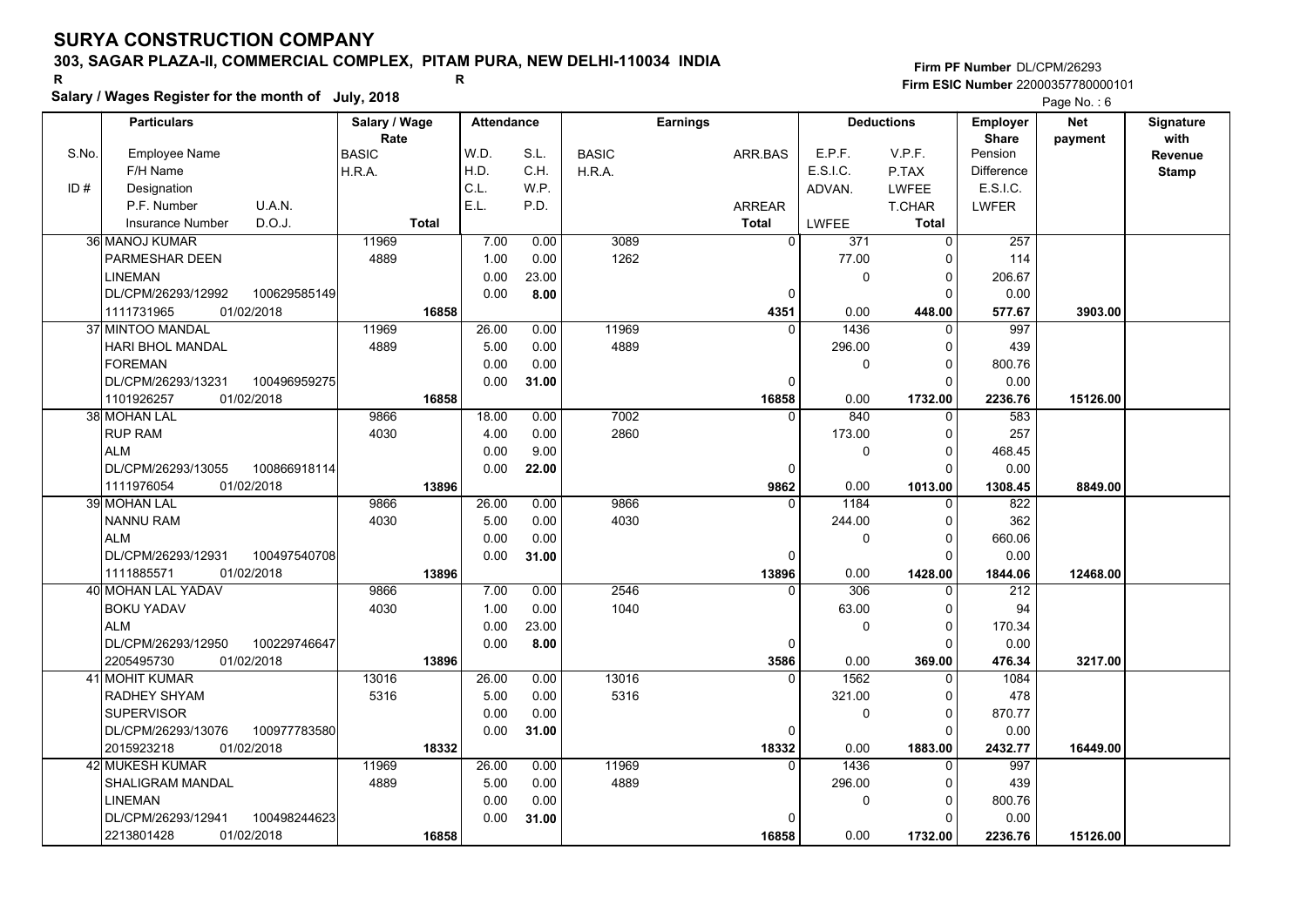## **303, SAGAR PLAZA-II, COMMERCIAL COMPLEX, PITAM PURA, NEW DELHI-110034 INDIA**

**Salary / Wages Register for the month of July, 2018 <sup>R</sup> <sup>R</sup>**

### **Firm PF Number**DL/CPM/26293**Firm ESIC Number** 22000357780000101

|       | <b>Particulars</b>                 | Salary / Wage | <b>Attendance</b> |       |              | <b>Earnings</b> |             | <b>Deductions</b> | <b>Employer</b>         | <b>Net</b> | Signature       |
|-------|------------------------------------|---------------|-------------------|-------|--------------|-----------------|-------------|-------------------|-------------------------|------------|-----------------|
| S.No. | Employee Name                      | Rate<br>BASIC | W.D.              | S.L.  | <b>BASIC</b> | ARR BAS         | E.P.F.      | V.P.F.            | <b>Share</b><br>Pension | payment    | with<br>Revenue |
|       | F/H Name                           | H.R.A.        | H.D.              | C.H.  | H.R.A.       |                 | E.S.I.C.    | P.TAX             | <b>Difference</b>       |            | <b>Stamp</b>    |
| ID#   | Designation                        |               | C.L.              | W.P.  |              |                 | ADVAN.      | LWFEE             | E.S.I.C.                |            |                 |
|       | U.A.N.<br>P.F. Number              |               | E.L.              | P.D.  |              | ARREAR          |             | T.CHAR            | <b>LWFER</b>            |            |                 |
|       | D.O.J.<br><b>Insurance Number</b>  | <b>Total</b>  |                   |       |              | <b>Total</b>    | LWFEE       | Total             |                         |            |                 |
|       | 43 MUNENDER                        | 11969         | 26.00             | 0.00  | 11969        | $\mathbf{0}$    | 1436        | 0                 | 997                     |            |                 |
|       | <b>MAHESH</b>                      | 4889          | 5.00              | 0.00  | 4889         |                 | 296.00      | $\Omega$          | 439                     |            |                 |
|       | <b>LINEMAN</b>                     |               | 0.00              | 0.00  |              |                 | 0           | 0                 | 800.76                  |            |                 |
|       | DL/CPM/26293/13014<br>100791522746 |               | 0.00              | 31.00 |              | $\Omega$        |             | $\Omega$          | 0.00                    |            |                 |
|       | 01/02/2018<br>1114865721           | 16858         |                   |       |              | 16858           | 0.00        | 1732.00           | 2236.76                 | 15126.00   |                 |
|       | 44 NARESH KUMAR                    | 9866          | 25.00             | 0.00  | 9866         | $\Omega$        | 1184        | $\Omega$          | 822                     |            |                 |
|       | CHUNNI LAL                         | 4030          | 5.00              | 0.00  | 4030         |                 | 244.00      | 0                 | 362                     |            |                 |
|       | <b>ALM</b>                         |               | 1.00              | 0.00  |              |                 | $\mathbf 0$ | $\Omega$          | 660.06                  |            |                 |
|       | DL/CPM/26293/12952<br>100496735458 |               | 0.00              | 31.00 |              | $\Omega$        |             | $\Omega$          | 0.00                    |            |                 |
|       | 01/02/2018<br>2213605662           | 13896         |                   |       |              | 13896           | 0.00        | 1428.00           | 1844.06                 | 12468.00   |                 |
|       | 45 NATHU SINGH                     | 11969         | 26.00             | 0.00  | 11969        | $\Omega$        | 1436        | $\Omega$          | 997                     |            |                 |
|       | <b>KANHAIYA</b>                    | 4889          | 5.00              | 0.00  | 4889         |                 | 296.00      | $\Omega$          | 439                     |            |                 |
|       | <b>LINEMAN</b>                     |               | 0.00              | 0.00  |              |                 | 0           | $\Omega$          | 800.76                  |            |                 |
|       | DL/CPM/26293/12996<br>100862254661 |               | 0.00              | 31.00 |              | $\Omega$        |             | $\Omega$          | 0.00                    |            |                 |
|       | 01/02/2018<br>1112917153           | 16858         |                   |       |              | 16858           | 0.00        | 1732.00           | 2236.76                 | 15126.00   |                 |
|       | 46 OM PRAKASH                      | 11969         | 25.00             | 0.00  | 11969        | $\Omega$        | 1436        | 0                 | 997                     |            |                 |
|       | <b>MANGAT LAL</b>                  | 4889          | 5.00              | 0.00  | 4889         |                 | 296.00      | $\Omega$          | 439                     |            |                 |
|       | <b>LINEMAN</b>                     |               | 1.00              | 0.00  |              |                 | $\mathbf 0$ | $\Omega$          | 800.76                  |            |                 |
|       | DL/CPM/26293/13070<br>100497378456 |               | 0.00              | 31.00 |              | $\Omega$        |             | $\Omega$          | 0.00                    |            |                 |
|       | 2213605651<br>01/02/2018           | 16858         |                   |       |              | 16858           | 0.00        | 1732.00           | 2236.76                 | 15126.00   |                 |
|       | 47 PANKAJ                          | 11969         | 24.00             | 0.00  | 11969        | $\Omega$        | 1436        | $\Omega$          | 997                     |            |                 |
|       | <b>BANSIDHAR</b>                   | 4889          | 5.00              | 0.00  | 4889         |                 | 296.00      | $\Omega$          | 439                     |            |                 |
|       | <b>LINEMAN</b>                     |               | 2.00              | 0.00  |              |                 | 0           | $\Omega$          | 800.76                  |            |                 |
|       | DL/CPM/26293/13052<br>100627990630 |               | 0.00              | 31.00 |              | $\Omega$        |             | $\Omega$          | 0.00                    |            |                 |
|       | 1013614714<br>01/02/2018           | 16858         |                   |       |              | 16858           | 0.00        | 1732.00           | 2236.76                 | 15126.00   |                 |
|       | 48 PAPPU RAJBHAR                   | 9866          | 26.00             | 0.00  | 9866         | $\Omega$        | 1184        | $\Omega$          | 822                     |            |                 |
|       | <b>BANBALI RAJBHAR</b>             | 4030          | 5.00              | 0.00  | 4030         |                 | 244.00      | $\Omega$          | 362                     |            |                 |
|       | <b>ALM</b>                         |               | 0.00              | 0.00  |              |                 | 0           | 0                 | 660.06                  |            |                 |
|       | DL/CPM/26293/13075<br>100739033790 |               | 0.00              | 31.00 |              | 0               |             | $\Omega$          | 0.00                    |            |                 |
|       | 01/02/2018<br>1114831261           | 13896         |                   |       |              | 13896           | 0.00        | 1428.00           | 1844.06                 | 12468.00   |                 |
|       | 49 RADHEY SHYAM                    | 9866          | 26.00             | 0.00  | 9866         | $\Omega$        | 1184        | $\Omega$          | 822                     |            |                 |
|       | <b>TULSI</b>                       | 4030          | 5.00              | 0.00  | 4030         |                 | 244.00      | $\Omega$          | 362                     |            |                 |
|       | <b>ALM</b>                         |               | 0.00              | 0.00  |              |                 | 0           | $\Omega$          | 660.06                  |            |                 |
|       | 100869365742<br>DL/CPM/26293/12921 |               | 0.00              | 31.00 |              |                 |             | O                 | 0.00                    |            |                 |
|       | 1111731973<br>01/02/2018           | 13896         |                   |       |              | 13896           | 0.00        | 1428.00           | 1844.06                 | 12468.00   |                 |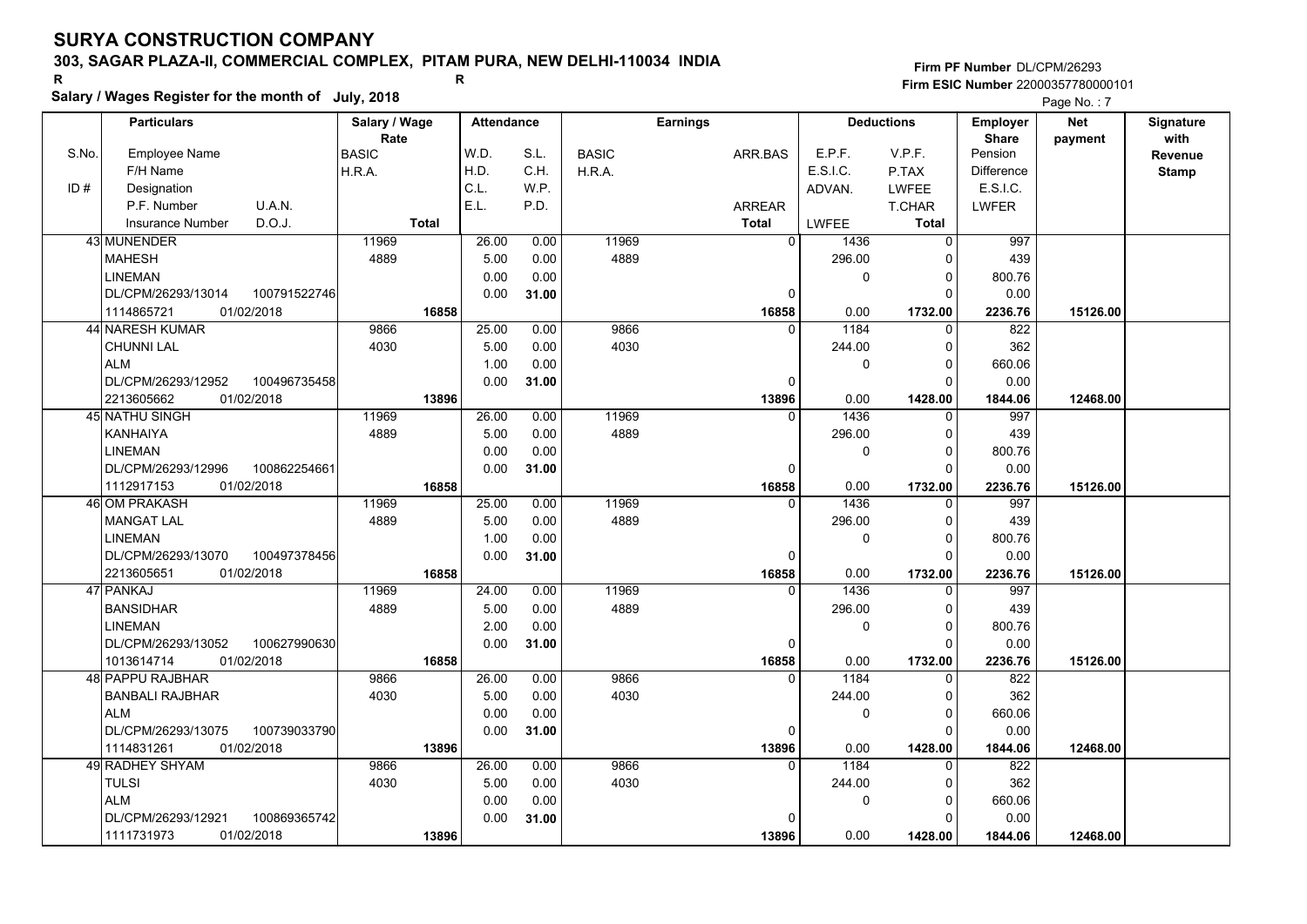## **303, SAGAR PLAZA-II, COMMERCIAL COMPLEX, PITAM PURA, NEW DELHI-110034 INDIA**

**Salary / Wages Register for the month of July, 2018 <sup>R</sup> <sup>R</sup>**

**Firm PF Number**DL/CPM/26293**Firm ESIC Number** 22000357780000101

|       | <b>Particulars</b>                                             | Salary / Wage        | <b>Attendance</b> |       |              | <b>Earnings</b> |          | <b>Deductions</b> | Employer                | <b>Net</b> | Signature       |
|-------|----------------------------------------------------------------|----------------------|-------------------|-------|--------------|-----------------|----------|-------------------|-------------------------|------------|-----------------|
| S.No. | <b>Employee Name</b>                                           | Rate<br><b>BASIC</b> | W.D.              | S.L.  | <b>BASIC</b> | ARR.BAS         | E.P.F.   | V.P.F.            | <b>Share</b><br>Pension | payment    | with<br>Revenue |
|       | F/H Name                                                       | H.R.A.               | H.D.              | C.H.  | H.R.A.       |                 | E.S.I.C. | P.TAX             | <b>Difference</b>       |            | <b>Stamp</b>    |
| ID#   | Designation                                                    |                      | C.L.              | W.P.  |              |                 | ADVAN.   | LWFEE             | E.S.I.C.                |            |                 |
|       | U.A.N.<br>P.F. Number                                          |                      | E.L.              | P.D.  |              | ARREAR          |          | T.CHAR            | <b>LWFER</b>            |            |                 |
|       | D.O.J.<br>Insurance Number                                     | <b>Total</b>         |                   |       |              | <b>Total</b>    | LWFEE    | <b>Total</b>      |                         |            |                 |
|       | 50 RAHUL                                                       | 9866                 | 26.00             | 0.00  | 9866         | 0               | 1184     | $\Omega$          | 822                     |            |                 |
|       | <b>OMAKAR</b>                                                  | 4030                 | 5.00              | 0.00  | 4030         |                 | 244.00   | ŋ                 | 362                     |            |                 |
|       | <b>ALM</b>                                                     |                      | 0.00              | 0.00  |              |                 | 0        | 0                 | 660.06                  |            |                 |
|       | DL/CPM/26293/12976<br>100497606303                             |                      | 0.00              | 31.00 |              | 0               |          | O                 | 0.00                    |            |                 |
|       | 2213778666<br>01/02/2018                                       | 13896                |                   |       |              | 13896           | 0.00     | 1428.00           | 1844.06                 | 12468.00   |                 |
|       | 51 RAJ KUMAR DAS                                               | 11969                | 6.00              | 0.00  | 2317         | $\Omega$        | 278      | $\Omega$          | 193                     |            |                 |
|       | <b>KISHORI DAS</b>                                             | 4889                 | 0.00              | 0.00  | 946          |                 | 58.00    | $\Omega$          | 85                      |            |                 |
|       | <b>LINEMAN</b>                                                 |                      | 0.00              | 25.00 |              |                 | 0        | $\Omega$          | 154.99                  |            |                 |
|       |                                                                |                      | 0.00              |       |              |                 |          | 0                 |                         |            |                 |
|       | DL/CPM/26293/13050<br>100628874360<br>1111732069<br>01/02/2018 | 16858                |                   | 6.00  |              | 0<br>3263       | 0.00     | 336.00            | 0.00<br>432.99          | 2927.00    |                 |
|       | 52 RAJ PAL                                                     | 9866                 | 26.00             | 0.00  | 9866         | $\Omega$        | 1184     | $\Omega$          | 822                     |            |                 |
|       | <b>RAM SANJIWAN</b>                                            | 4030                 | 5.00              | 0.00  | 4030         |                 | 244.00   | $\Omega$          | 362                     |            |                 |
|       | <b>ALM</b>                                                     |                      | 0.00              | 0.00  |              |                 | 0        | $\Omega$          | 660.06                  |            |                 |
|       |                                                                |                      |                   |       |              | $\mathbf 0$     |          | $\Omega$          | 0.00                    |            |                 |
|       | DL/CPM/26293/13057<br>100866274959<br>01/02/2018               | 13896                | 0.00              | 31.00 |              | 13896           | 0.00     | 1428.00           | 1844.06                 | 12468.00   |                 |
|       | 2213728485<br>53 RAJAN MAJHI                                   | 11969                | 26.00             | 0.00  | 11969        | $\Omega$        | 1436     | $\Omega$          | 997                     |            |                 |
|       | <b>MAHENDER MAJHI</b>                                          | 4889                 | 5.00              | 0.00  | 4889         |                 | 296.00   | $\Omega$          | 439                     |            |                 |
|       | <b>LINEMAN</b>                                                 |                      | 0.00              | 0.00  |              |                 | 0        | $\Omega$          | 800.76                  |            |                 |
|       | DL/CPM/26293/12847<br>100497360842                             |                      | 0.00              | 31.00 |              | 0               |          | $\Omega$          | 0.00                    |            |                 |
|       | 1111686103<br>01/02/2018                                       | 16858                |                   |       |              | 16858           | 0.00     | 1732.00           | 2236.76                 | 15126.00   |                 |
|       | 54 RAJESH GAUTAM                                               | 11969                | 26.00             | 0.00  | 11969        | $\Omega$        | 1436     |                   | 997                     |            |                 |
|       | <b>JAI PRAKASH</b>                                             | 4889                 | 5.00              | 0.00  | 4889         |                 | 296.00   | $\Omega$          | 439                     |            |                 |
|       | <b>LINEMAN</b>                                                 |                      | 0.00              | 0.00  |              |                 | 0        | $\Omega$          | 800.76                  |            |                 |
|       | DL/CPM/26293/12986<br>101101708951                             |                      | 0.00              | 31.00 |              | 0               |          | $\Omega$          | 0.00                    |            |                 |
|       | 01/02/2018<br>1115081333                                       | 16858                |                   |       |              | 16858           | 0.00     | 1732.00           | 2236.76                 | 15126.00   |                 |
|       | 55 RAJESH KUMAR                                                | 11969                | 26.00             | 0.00  | 11969        | $\Omega$        | 1436     |                   | 997                     |            |                 |
|       | <b>AMRIT LAL</b>                                               | 4889                 | 5.00              | 0.00  | 4889         |                 | 296.00   | 0                 | 439                     |            |                 |
|       | <b>LINEMAN</b>                                                 |                      | 0.00              | 0.00  |              |                 | 0        | 0                 | 800.76                  |            |                 |
|       | DL/CPM/26293/12943<br>100496440196                             |                      | 0.00              | 31.00 |              | $\Omega$        |          | ∩                 | 0.00                    |            |                 |
|       | 2213623407<br>01/02/2018                                       | 16858                |                   |       |              | 16858           | 0.00     | 1732.00           | 2236.76                 | 15126.00   |                 |
|       | 56 RAJNISH                                                     | 11969                | 18.00             | 0.00  | 8494         | $\Omega$        | 1019     | $\Omega$          | 708                     |            |                 |
|       | <b>MAHENDRA PAL</b>                                            | 4889                 | 4.00              | 0.00  | 3470         |                 | 210.00   | 0                 | 311                     |            |                 |
|       | <b>LINEMAN</b>                                                 |                      |                   | 9.00  |              |                 |          | $\Omega$          |                         |            |                 |
|       | DL/CPM/26293/12985<br>101094532032                             |                      | 0.00<br>0.00      |       |              | n               | 0        | n                 | 568.29<br>0.00          |            |                 |
|       |                                                                |                      |                   | 22.00 |              |                 |          |                   |                         |            |                 |
|       | 01/02/2018<br>1115065911                                       | 16858                |                   |       |              | 11964           | 0.00     | 1229.00           | 1587.29                 | 10735.00   |                 |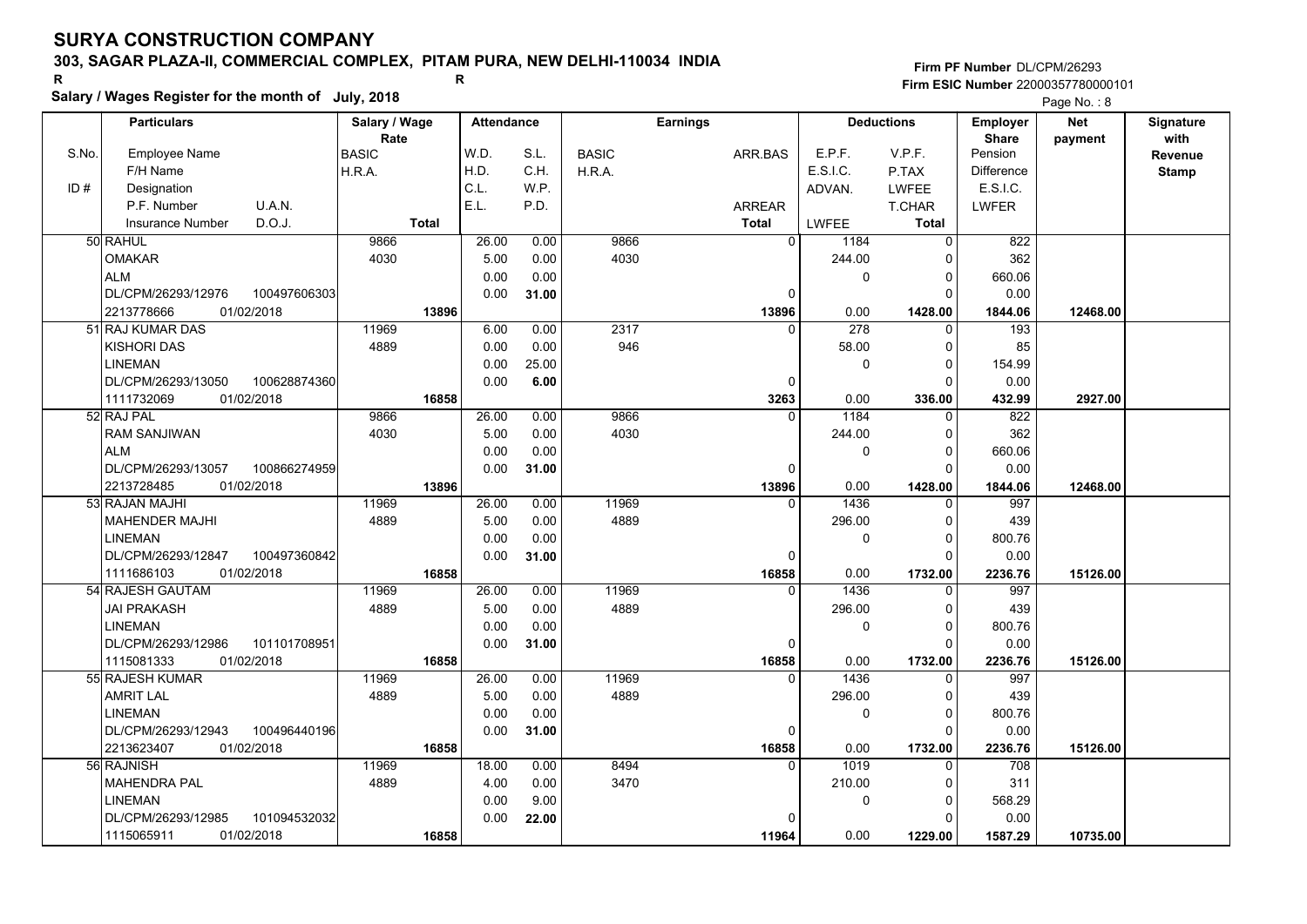## **303, SAGAR PLAZA-II, COMMERCIAL COMPLEX, PITAM PURA, NEW DELHI-110034 INDIA**

**Salary / Wages Register for the month of July, 2018 <sup>R</sup> <sup>R</sup> Firm PF Number**DL/CPM/26293**Firm ESIC Number** 22000357780000101

|       | Salary / Wages Register for the month of July, 2018 |               |                   |              |              |                 |             |                     |                   | Page No.: 9 |                  |
|-------|-----------------------------------------------------|---------------|-------------------|--------------|--------------|-----------------|-------------|---------------------|-------------------|-------------|------------------|
|       | <b>Particulars</b>                                  | Salary / Wage | <b>Attendance</b> |              |              | <b>Earnings</b> |             | <b>Deductions</b>   | <b>Employer</b>   | <b>Net</b>  | <b>Signature</b> |
|       |                                                     | Rate          |                   |              |              |                 |             |                     | <b>Share</b>      | payment     | with             |
| S.No. | <b>Employee Name</b>                                | <b>BASIC</b>  | W.D.              | S.L.         | <b>BASIC</b> | ARR.BAS         | E.P.F.      | V.P.F.              | Pension           |             | Revenue          |
|       | F/H Name                                            | H.R.A.        | H.D.              | C.H.         | H.R.A.       |                 | E.S.I.C.    | P.TAX               | <b>Difference</b> |             | <b>Stamp</b>     |
| ID#   | Designation                                         |               | C.L.              | W.P.         |              |                 | ADVAN.      | <b>LWFEE</b>        | E.S.I.C.          |             |                  |
|       | U.A.N.<br>P.F. Number                               |               | E.L.              | P.D.         |              | <b>ARREAR</b>   |             | <b>T.CHAR</b>       | <b>LWFER</b>      |             |                  |
|       | D.O.J.<br>Insurance Number                          | <b>Total</b>  |                   |              |              | <b>Total</b>    | LWFEE       | <b>Total</b>        |                   |             |                  |
|       | 57 RAJU                                             | 11969         | 24.00             | 0.00         | 11969        | $\overline{0}$  | 1436        | 0                   | 997               |             |                  |
|       | <b>HIRA SINGH</b>                                   | 4889          | 5.00              | 0.00         | 4889         |                 | 296.00      | $\Omega$            | 439               |             |                  |
|       | <b>LINEMAN</b>                                      |               | 2.00              | 0.00         |              |                 | $\mathbf 0$ | $\Omega$            | 800.76            |             |                  |
|       | DL/CPM/26293/13054<br>100572731033                  |               | 0.00              | 31.00        |              | 0               |             | $\Omega$            | 0.00              |             |                  |
|       | 2213477210<br>01/02/2018<br>58 RAKESH KUMAR         | 16858<br>9866 | 18.00             |              | 7002         | 16858<br>0      | 0.00<br>840 | 1732.00<br>$\Omega$ | 2236.76<br>583    | 15126.00    |                  |
|       |                                                     |               |                   | 0.00<br>0.00 | 2860         |                 |             |                     |                   |             |                  |
|       | LOCHAN PRASAD<br><b>ALM</b>                         | 4030          | 4.00<br>0.00      | 9.00         |              |                 | 173.00<br>0 | 0<br>0              | 257<br>468.45     |             |                  |
|       | DL/CPM/26293/12964<br>100863114437                  |               | 0.00              | 22.00        |              | 0               |             | $\Omega$            | 0.00              |             |                  |
|       | 1111731987<br>01/02/2018                            | 13896         |                   |              |              | 9862            | 0.00        | 1013.00             | 1308.45           | 8849.00     |                  |
|       | 59 RAM DULARE                                       | 11969         | 26.00             | 0.00         | 11969        | $\Omega$        | 1436        | $\Omega$            | 997               |             |                  |
|       | <b>ANANTU</b>                                       | 4889          | 5.00              | 0.00         | 4889         |                 | 296.00      | 0                   | 439               |             |                  |
|       | <b>LINEMAN</b>                                      |               | 0.00              | 0.00         |              |                 | $\mathbf 0$ | $\Omega$            | 800.76            |             |                  |
|       | DL/CPM/26293/12998<br>100627805597                  |               | 0.00              | 31.00        |              | 0               |             | $\Omega$            | 0.00              |             |                  |
|       | 2213613642<br>01/02/2018                            | 16858         |                   |              |              | 16858           | 0.00        | 1732.00             | 2236.76           | 15126.00    |                  |
|       | 60 RAM NARAYAN                                      | 9866          | 26.00             | 0.00         | 9866         | 0               | 1184        | 0                   | 822               |             |                  |
|       | <b>SAHDEV</b>                                       | 4030          | 5.00              | 0.00         | 4030         |                 | 244.00      | $\Omega$            | 362               |             |                  |
|       | <b>ALM</b>                                          |               | 0.00              | 0.00         |              |                 | $\mathbf 0$ | $\Omega$            | 660.06            |             |                  |
|       | DL/CPM/26293/12965<br>100867223509                  |               | 0.00              | 31.00        |              | $\Omega$        |             | $\Omega$            | 0.00              |             |                  |
|       | 1111731949<br>01/02/2018                            | 13896         |                   |              |              | 13896           | 0.00        | 1428.00             | 1844.06           | 12468.00    |                  |
|       | 61 RAM PRAVESH                                      | 11969         | 25.00             | 0.00         | 11969        | $\Omega$        | 1436        | $\Omega$            | 997               |             |                  |
|       | <b>DHIRAJ PRASAD</b>                                | 4889          | 5.00              | 0.00         | 4889         |                 | 296.00      | 0                   | 439               |             |                  |
|       | <b>LINEMAN</b>                                      |               | 1.00              | 0.00         |              |                 | $\mathbf 0$ | 0                   | 800.76            |             |                  |
|       | 100885561586<br>DL/CPM/26293/12981                  |               | 0.00              | 31.00        |              | 0               |             | $\Omega$            | 0.00              |             |                  |
|       | 2211620765<br>01/02/2018                            | 16858         |                   |              |              | 16858           | 0.00        | 1732.00             | 2236.76           | 15126.00    |                  |
|       | 62 RAM PRAVESH                                      | 9866          | 26.00             | 0.00         | 9866         | $\Omega$        | 1184        | $\Omega$            | 822               |             |                  |
|       | <b>JAGDISH MAHTO</b>                                | 4030          | 5.00              | 0.00         | 4030         |                 | 244.00      | $\Omega$            | 362               |             |                  |
|       | <b>ALM</b>                                          |               | 0.00              | 0.00         |              |                 | $\pmb{0}$   | 0                   | 660.06            |             |                  |
|       | DL/CPM/26293/13010<br>100861641539                  |               | 0.00              | 31.00        |              | 0               |             | $\Omega$            | 0.00              |             |                  |
|       | 1111885570<br>01/02/2018                            | 13896         |                   |              |              | 13896           | 0.00        | 1428.00             | 1844.06           | 12468.00    |                  |
|       | 63 RAMANKUMAR                                       | 11969         | 19.00             | 0.00         | 8880         | 0               | 1066        | $\mathbf{0}$        | 740               |             |                  |
|       | <b>JUGAL RAI MANDAL</b>                             | 4889          | 4.00              | 0.00         | 3627         |                 | 219.00      | $\Omega$            | 326               |             |                  |
|       | <b>LINEMAN</b>                                      |               | 0.00              | 8.00         |              |                 | $\mathbf 0$ | $\Omega$            | 594.08            |             |                  |
|       | DL/CPM/26293/12944<br>100497097892                  |               | 0.00              | 23.00        |              |                 |             | 0                   | 0.00              |             |                  |
|       | 2213743424<br>01/02/2018                            | 16858         |                   |              |              | 12507           | 0.00        | 1285.00             | 1660.08           | 11222.00    |                  |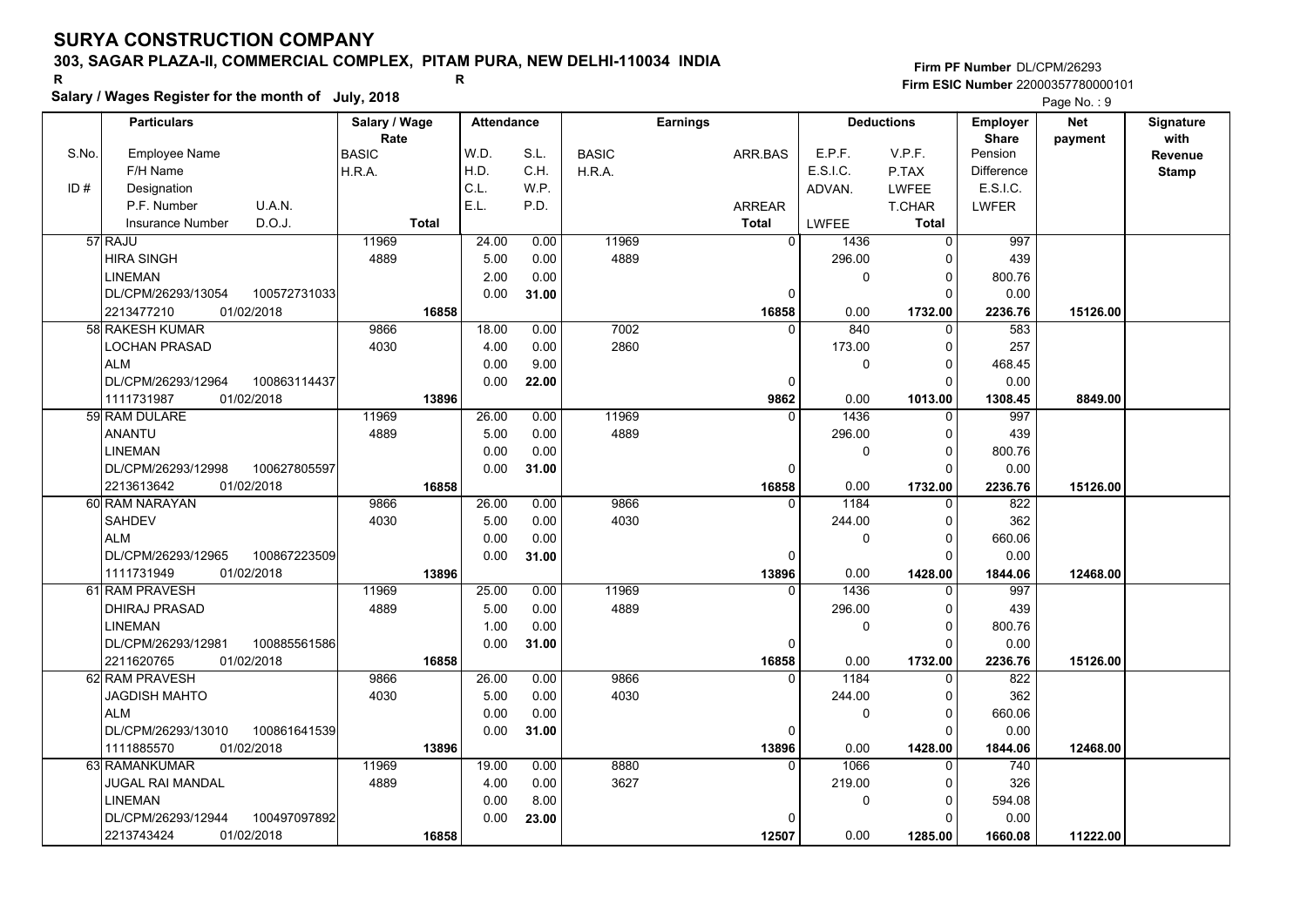## **303, SAGAR PLAZA-II, COMMERCIAL COMPLEX, PITAM PURA, NEW DELHI-110034 INDIA**

**Salary / Wages Register for the month of July, 2018 <sup>R</sup> <sup>R</sup>**

**Firm PF Number**DL/CPM/26293**Firm ESIC Number** 22000357780000101

|       |                                    |                       |                   |       |              |                 |              |                   |                          | $\Gamma$ aye ive. $\Gamma$ iv |                   |
|-------|------------------------------------|-----------------------|-------------------|-------|--------------|-----------------|--------------|-------------------|--------------------------|-------------------------------|-------------------|
|       | <b>Particulars</b>                 | Salary / Wage<br>Rate | <b>Attendance</b> |       |              | <b>Earnings</b> |              | <b>Deductions</b> | Employer<br><b>Share</b> | <b>Net</b><br>payment         | Signature<br>with |
| S.No. | <b>Employee Name</b>               | <b>BASIC</b>          | W.D.              | S.L.  | <b>BASIC</b> | ARR.BAS         | E.P.F.       | V.P.F.            | Pension                  |                               | Revenue           |
|       | F/H Name                           | H.R.A.                | H.D.              | C.H.  | H.R.A.       |                 | E.S.I.C.     | P.TAX             | <b>Difference</b>        |                               | <b>Stamp</b>      |
| ID#   | Designation                        |                       | C.L.              | W.P.  |              |                 | ADVAN.       | <b>LWFEE</b>      | E.S.I.C.                 |                               |                   |
|       | P.F. Number<br>U.A.N.              |                       | E.L.              | P.D.  |              | <b>ARREAR</b>   |              | T.CHAR            | <b>LWFER</b>             |                               |                   |
|       | D.O.J.<br><b>Insurance Number</b>  | <b>Total</b>          |                   |       |              | <b>Total</b>    | <b>LWFEE</b> | <b>Total</b>      |                          |                               |                   |
|       | 64 RAMESH CHAND                    | 9866                  | 26.00             | 0.00  | 9866         | $\overline{0}$  | 1184         | $\mathbf 0$       | 822                      |                               |                   |
|       | <b>BABU LAL</b>                    | 4030                  | 5.00              | 0.00  | 4030         |                 | 244.00       | $\mathbf 0$       | 362                      |                               |                   |
|       | <b>ALM</b>                         |                       | 0.00              | 0.00  |              |                 | 0            | $\Omega$          | 660.06                   |                               |                   |
|       | 100858829753<br>DL/CPM/26293/13005 |                       | 0.00              | 31.00 |              | $\Omega$        |              | 0                 | 0.00                     |                               |                   |
|       | 1111885578<br>01/02/2018           | 13896                 |                   |       |              | 13896           | 0.00         | 1428.00           | 1844.06                  | 12468.00                      |                   |
|       | 65 RAMESH PANDEY                   | 9866                  | 26.00             | 0.00  | 9866         | $\Omega$        | 1184         | $\Omega$          | 822                      |                               |                   |
|       | <b>RAM IQBAL</b>                   | 4030                  | 5.00              | 0.00  | 4030         |                 | 244.00       | $\Omega$          | 362                      |                               |                   |
|       | <b>ALM</b>                         |                       | 0.00              | 0.00  |              |                 | 0            | $\mathbf 0$       | 660.06                   |                               |                   |
|       | DL/CPM/26293/13002<br>100305139653 |                       | 0.00              | 31.00 |              | $\Omega$        |              | $\Omega$          | 0.00                     |                               |                   |
|       | 1112150437<br>01/02/2018           | 13896                 |                   |       |              | 13896           | 0.00         | 1428.00           | 1844.06                  | 12468.00                      |                   |
|       | 66 RAMU KUMAR                      | 9866                  | 26.00             | 0.00  | 9866         |                 | 1184         | $\Omega$          | 822                      |                               |                   |
|       | <b>BINDA DEEN</b>                  | 4030                  | 5.00              | 0.00  | 4030         |                 | 244.00       | 0                 | 362                      |                               |                   |
|       | <b>ALM</b>                         |                       | 0.00              | 0.00  |              |                 | 0            | $\Omega$          | 660.06                   |                               |                   |
|       | DL/CPM/26293/12967<br>100859422523 |                       | 0.00              | 31.00 |              | $\Omega$        |              | $\Omega$          | 0.00                     |                               |                   |
|       | 100859422523<br>01/02/2018         | 13896                 |                   |       |              | 13896           | 0.00         | 1428.00           | 1844.06                  | 12468.00                      |                   |
|       | 67 RANJEET BHARDWAJ                | 11969                 | 24.00             | 0.00  | 11969        | $\Omega$        | 1436         | $\mathbf 0$       | 997                      |                               |                   |
|       | <b>SAHTU</b>                       | 4889                  | 5.00              | 0.00  | 4889         |                 | 296.00       | 0                 | 439                      |                               |                   |
|       | <b>LINEMAN</b>                     |                       | 2.00              | 0.00  |              |                 | 0            | $\mathbf 0$       | 800.76                   |                               |                   |
|       | DL/CPM/26293/12919<br>100867233849 |                       | 0.00              | 31.00 |              | $\Omega$        |              | $\Omega$          | 0.00                     |                               |                   |
|       | 2213595282<br>01/02/2018           | 16858                 |                   |       |              | 16858           | 0.00         | 1732.00           | 2236.76                  | 15126.00                      |                   |
|       | 68 RANJEET MANDAL                  | 9866                  | 24.00             | 0.00  | 9866         |                 | 1184         | $\Omega$          | 822                      |                               |                   |
|       | <b>BHOGRAJ MANDAL</b>              | 4030                  | 5.00              | 0.00  | 4030         |                 | 244.00       | $\mathbf 0$       | 362                      |                               |                   |
|       | <b>ALM</b>                         |                       | 2.00              | 0.00  |              |                 | 0            | $\mathbf 0$       | 660.06                   |                               |                   |
|       | DL/CPM/26293/12968<br>100628061564 |                       | 0.00              | 31.00 |              | $\Omega$        |              | $\Omega$          | 0.00                     |                               |                   |
|       | 1111732000<br>01/02/2018           | 13896                 |                   |       |              | 13896           | 0.00         | 1428.00           | 1844.06                  | 12468.00                      |                   |
|       | 69 RANVIR KUMAR                    | 9866                  | 26.00             | 0.00  | 9866         | $\Omega$        | 1184         | $\Omega$          | 822                      |                               |                   |
|       | <b>VIRVAL YADAV</b>                | 4030                  | 5.00              | 0.00  | 4030         |                 | 244.00       | 0                 | 362                      |                               |                   |
|       | <b>ALM</b>                         |                       | 0.00              | 0.00  |              |                 | 0            | 0                 | 660.06                   |                               |                   |
|       | DL/CPM/26293/13067<br>100496657691 |                       | 0.00              | 31.00 |              | $\Omega$        |              | $\Omega$          | 0.00                     |                               |                   |
|       | 2213925848<br>01/02/2018           | 13896                 |                   |       |              | 13896           | 0.00         | 1428.00           | 1844.06                  | 12468.00                      |                   |
|       | 70 ROHIT KUMAR GAUTAM              | 11969                 | 26.00             | 0.00  | 11969        |                 | 1436         | $\Omega$          | 997                      |                               |                   |
|       | <b>KISHORI DASS</b>                | 4889                  | 5.00              | 0.00  | 4889         |                 | 296.00       | 0                 | 439                      |                               |                   |
|       | <b>LINEMAN</b>                     |                       | 0.00              | 0.00  |              |                 | 0            | $\mathbf 0$       | 800.76                   |                               |                   |
|       | DL/CPM/26293/12945<br>100497200392 |                       | 0.00              | 31.00 |              | O               |              | $\Omega$          | 0.00                     |                               |                   |
|       | 01/02/2018<br>2212357346           | 16858                 |                   |       |              | 16858           | 0.00         | 1732.00           | 2236.76                  | 15126.00                      |                   |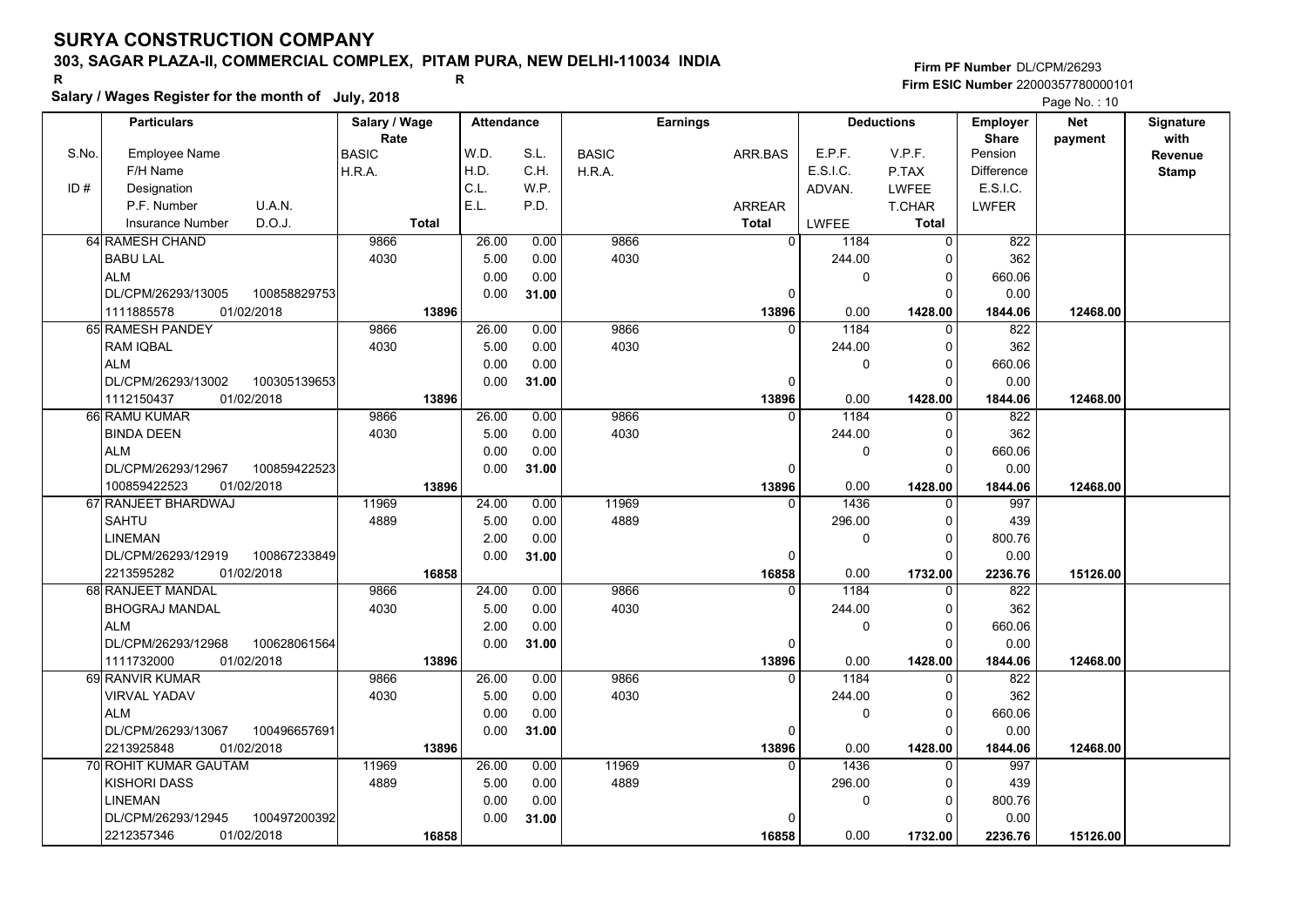## **303, SAGAR PLAZA-II, COMMERCIAL COMPLEX, PITAM PURA, NEW DELHI-110034 INDIA**

# **Salary / Wages Register for the month of July, 2018 <sup>R</sup> <sup>R</sup>**

**Firm PF Number**DL/CPM/26293**Firm ESIC Number** 22000357780000101

|       | Salary / Wages Register for the month of July, 2018 |               |                   |       |              |                 |                 |                   |                   | Page No.: 11 |                  |
|-------|-----------------------------------------------------|---------------|-------------------|-------|--------------|-----------------|-----------------|-------------------|-------------------|--------------|------------------|
|       | <b>Particulars</b>                                  | Salary / Wage | <b>Attendance</b> |       |              | <b>Earnings</b> |                 | <b>Deductions</b> | Employer          | <b>Net</b>   | <b>Signature</b> |
|       |                                                     | Rate          |                   |       |              |                 |                 |                   | <b>Share</b>      | payment      | with             |
| S.No. | <b>Employee Name</b>                                | <b>BASIC</b>  | W.D.              | S.L.  | <b>BASIC</b> | ARR.BAS         | E.P.F.          | V.P.F.            | Pension           |              | Revenue          |
|       | F/H Name                                            | H.R.A.        | H.D.              | C.H.  | H.R.A.       |                 | <b>E.S.I.C.</b> | P.TAX             | <b>Difference</b> |              | <b>Stamp</b>     |
| ID#   | Designation                                         |               | C.L.              | W.P.  |              |                 | ADVAN.          | <b>LWFEE</b>      | E.S.I.C.          |              |                  |
|       | P.F. Number<br>U.A.N.                               |               | E.L.              | P.D.  |              | ARREAR          |                 | <b>T.CHAR</b>     | <b>LWFER</b>      |              |                  |
|       | D.O.J.<br><b>Insurance Number</b>                   | <b>Total</b>  |                   |       |              | <b>Total</b>    | <b>LWFEE</b>    | <b>Total</b>      |                   |              |                  |
|       | 71 ROHTASH                                          | 9866          | 17.00             | 0.00  | 6365         | $\overline{0}$  | 764             | $\overline{0}$    | 530               |              |                  |
|       | <b>HEERA LAL</b>                                    | 4030          | 3.00              | 0.00  | 2600         |                 | 157.00          | $\Omega$          | 234               |              |                  |
|       | <b>ALM</b>                                          |               | 0.00              | 11.00 |              |                 | $\mathbf 0$     | 0                 | 425.84            |              |                  |
|       | DL/CPM/26293/12969<br>100861374184                  |               | 0.00              | 20.00 |              | 0               |                 | $\Omega$          | 0.00              |              |                  |
|       | 01/02/2018<br>100861374184                          | 13896         |                   |       |              | 8965            | 0.00            | 921.00            | 1189.84           | 8044.00      |                  |
|       | 72 SAJJAN KUMAR SHARMA                              | 11969         | 26.00             | 0.00  | 11969        | $\Omega$        | 1436            | $\Omega$          | 997               |              |                  |
|       | <b>ARJUN SHARMA</b>                                 | 4889          | 5.00              | 0.00  | 4889         |                 | 296.00          | $\Omega$          | 439               |              |                  |
|       | <b>LINEMAN</b>                                      |               | 0.00              | 0.00  |              |                 | $\pmb{0}$       | $\Omega$          | 800.76            |              |                  |
|       | DL/CPM/26293/12998<br>100858453750                  |               | 0.00              | 31.00 |              | 0               |                 | 0                 | 0.00              |              |                  |
|       | 1112479378<br>01/02/2018                            | 16858         |                   |       |              | 16858           | 0.00            | 1732.00           | 2236.76           | 15126.00     |                  |
|       | 73 SANJEEV KUMAR                                    | 9866          | 26.00             | 0.00  | 9866         | $\Omega$        | 1184            | $\Omega$          | 822               |              |                  |
|       | PHOOL CHAND                                         | 4030          | 5.00              | 0.00  | 4030         |                 | 244.00          | $\Omega$          | 362               |              |                  |
|       | <b>ALM</b>                                          |               | 0.00              | 0.00  |              |                 | $\mathbf 0$     | $\Omega$          | 660.06            |              |                  |
|       | DL/CPM/26293/13066<br>100739430192                  |               | 0.00              | 31.00 |              | 0               |                 | $\Omega$          | 0.00              |              |                  |
|       | 1114263068<br>01/02/2018                            | 13896         |                   |       |              | 13896           | 0.00            | 1428.00           | 1844.06           | 12468.00     |                  |
|       | 74 SANOJ KUMAR                                      | 9866          | 26.00             | 0.00  | 9866         | $\Omega$        | 1184            | $\Omega$          | 822               |              |                  |
|       | VIJAY SHANKAR                                       | 4030          | 5.00              | 0.00  | 4030         |                 | 244.00          | $\Omega$          | 362               |              |                  |
|       | <b>ALM</b>                                          |               | 0.00              | 0.00  |              |                 | 0               | $\Omega$          | 660.06            |              |                  |
|       | DL/CPM/26293/13003<br>100335634443                  |               | 0.00              | 31.00 |              | 0               |                 | $\Omega$          | 0.00              |              |                  |
|       | 01/02/2018<br>2213605631                            | 13896         |                   |       |              | 13896           | 0.00            | 1428.00           | 1844.06           | 12468.00     |                  |
|       | 75 SANTOSH DASS                                     | 9866          | 16.00             | 0.00  | 6047         | $\Omega$        | 726             | $\Omega$          | 504               |              |                  |
|       | <b>UMESH DASS</b>                                   | 4030          | 3.00              | 0.00  | 2470         |                 | 150.00          | 0                 | 222               |              |                  |
|       | <b>ALM</b>                                          |               | 0.00              | 12.00 |              |                 | $\mathbf 0$     | $\Omega$          | 404.56            |              |                  |
|       | DL/CPM/26293/13058<br>100869448587                  |               | 0.00              | 19.00 |              | 0               |                 | $\Omega$          | 0.00              |              |                  |
|       | 1113552204<br>01/02/2018                            | 13896         |                   |       |              | 8517            | 0.00            | 876.00            | 1130.56           | 7641.00      |                  |
|       | 76 SARVESH KUMAR                                    | 9866          | 26.00             | 0.00  | 9866         | 0               | 1184            | 0                 | 822               |              |                  |
|       | <b>CHATRI PRASHAD</b>                               | 4030          | 5.00              | 0.00  | 4030         |                 | 244.00          | $\Omega$          | 362               |              |                  |
|       | <b>ALM</b>                                          |               | 0.00              | 0.00  |              |                 | $\mathbf 0$     | $\Omega$          | 660.06            |              |                  |
|       | DL/CPM/26293/12970<br>100859809424                  |               | 0.00              | 31.00 |              | 0               |                 | $\Omega$          | 0.00              |              |                  |
|       | 1113406186<br>01/02/2018                            | 13896         |                   |       |              | 13896           | 0.00            | 1428.00           | 1844.06           | 12468.00     |                  |
|       | 77 SATENDER KUMAR                                   | 9866          | 26.00             | 0.00  | 9866         | $\Omega$        | 1184            | $\Omega$          | 822               |              |                  |
|       | PHOOL CHAND                                         | 4030          | 5.00              | 0.00  | 4030         |                 | 244.00          | $\Omega$          | 362               |              |                  |
|       | <b>ALM</b>                                          |               | 0.00              | 0.00  |              |                 | 0               | 0                 | 660.06            |              |                  |
|       | 100629608403<br>DL/CPM/26293/12975                  |               | 0.00              | 31.00 |              | $\Omega$        |                 | O                 | 0.00              |              |                  |
|       | 1114724664<br>01/02/2018                            | 13896         |                   |       |              | 13896           | 0.00            | 1428.00           | 1844.06           | 12468.00     |                  |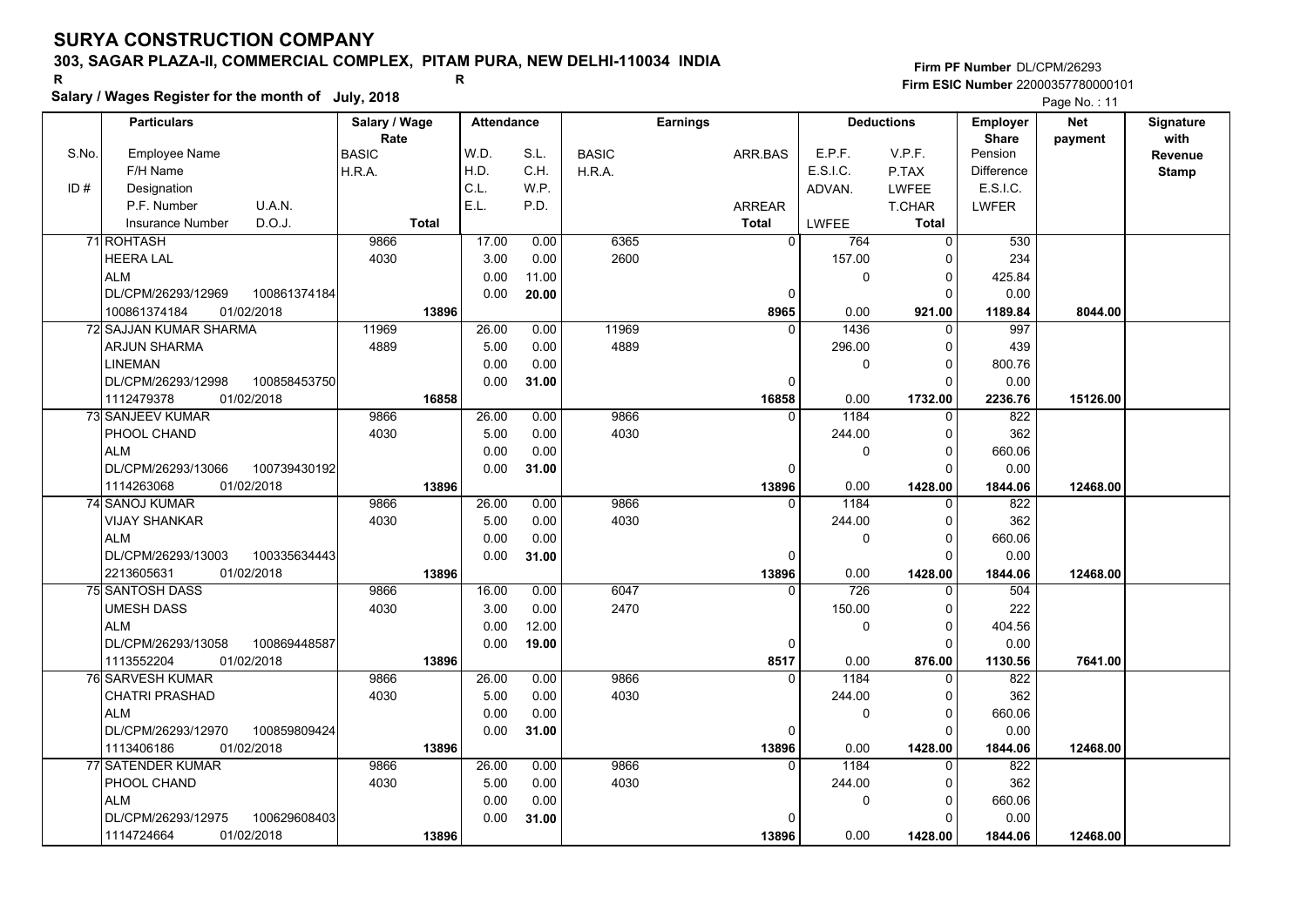## **303, SAGAR PLAZA-II, COMMERCIAL COMPLEX, PITAM PURA, NEW DELHI-110034 INDIA**

**Salary / Wages Register for the month of July, 2018 <sup>R</sup> <sup>R</sup>**

**Firm PF Number**DL/CPM/26293**Firm ESIC Number** 22000357780000101

|       | <b>Particulars</b>                 | Salary / Wage<br>Rate | <b>Attendance</b> |       |              | <b>Earnings</b> |             | <b>Deductions</b> | <b>Employer</b><br><b>Share</b> | <b>Net</b> | Signature<br>with |
|-------|------------------------------------|-----------------------|-------------------|-------|--------------|-----------------|-------------|-------------------|---------------------------------|------------|-------------------|
| S.No. | Employee Name                      | BASIC                 | W.D.              | S.L.  | <b>BASIC</b> | ARR.BAS         | E.P.F.      | V.P.F.            | Pension                         | payment    | <b>Revenue</b>    |
|       | F/H Name                           | H.R.A.                | H.D.              | C.H.  | H.R.A.       |                 | E.S.I.C.    | P.TAX             | Difference                      |            | <b>Stamp</b>      |
| ID#   | Designation                        |                       | C.L.              | W.P.  |              |                 | ADVAN.      | LWFEE             | E.S.I.C.                        |            |                   |
|       | U.A.N.<br>P.F. Number              |                       | E.L.              | P.D.  |              | <b>ARREAR</b>   |             | T.CHAR            | <b>LWFER</b>                    |            |                   |
|       | D.O.J.<br>Insurance Number         | <b>Total</b>          |                   |       |              | Total           | LWFEE       | Total             |                                 |            |                   |
|       | <b>78 SATENDER PATHAK</b>          | 9866                  | 19.00             | 0.00  | 7002         | $\Omega$        | 840         | $\Omega$          | 583                             |            |                   |
|       | LAKHMI CHAND PATHAK                | 4030                  | 3.00              | 0.00  | 2860         |                 | 173.00      | $\Omega$          | 257                             |            |                   |
|       | <b>ALM</b>                         |                       | 0.00              | 9.00  |              |                 | $\mathbf 0$ | $\Omega$          | 468.45                          |            |                   |
|       | DL/CPM/26293/13012<br>100739268251 |                       | 0.00              | 22.00 |              | $\Omega$        |             | $\Omega$          | 0.00                            |            |                   |
|       | 1114830160<br>01/02/2018           | 13896                 |                   |       |              | 9862            | 0.00        | 1013.00           | 1308.45                         | 8849.00    |                   |
|       | 79 SATENDR KUMAR                   | 11969                 | 21.00             | 0.00  | 11969        | $\Omega$        | 1436        | $\Omega$          | 997                             |            |                   |
|       | <b>NATURAM</b>                     | 4889                  | 5.00              | 0.00  | 4889         |                 | 296.00      | 0                 | 439                             |            |                   |
|       | <b>LINEMAN</b>                     |                       | 0.00              | 0.00  |              |                 | 0           | $\Omega$          | 800.76                          |            |                   |
|       | DL/CPM/26293/13069<br>101219226581 |                       | 5.00              | 31.00 |              | 0               |             | $\Omega$          | 0.00                            |            |                   |
|       | 01/02/2018<br>1013583479           | 16858                 |                   |       |              | 16858           | 0.00        | 1732.00           | 2236.76                         | 15126.00   |                   |
|       | 80 SHANKAR LAL                     | 11969                 | 25.00             | 0.00  | 11969        | $\Omega$        | 1436        | $\Omega$          | 997                             |            |                   |
|       | <b>KISHAN LAL</b>                  | 4889                  | 5.00              | 0.00  | 4889         |                 | 296.00      | $\Omega$          | 439                             |            |                   |
|       | <b>LINEMAN</b>                     |                       | 1.00              | 0.00  |              |                 | 0           | $\Omega$          | 800.76                          |            |                   |
|       | DL/CPM/26293/13073<br>100862496655 |                       | 0.00              | 31.00 |              | $\Omega$        |             | $\Omega$          | 0.00                            |            |                   |
|       | 1112838404<br>01/02/2018           | 16858                 |                   |       |              | 16858           | 0.00        | 1732.00           | 2236.76                         | 15126.00   |                   |
|       | 81 SHARVAN KUMAR                   | 9866                  | 26.00             | 0.00  | 9866         | $\Omega$        | 1184        | $\Omega$          | $\overline{822}$                |            |                   |
|       | KANKIR MANDAL                      | 4030                  | 5.00              | 0.00  | 4030         |                 | 244.00      | $\Omega$          | 362                             |            |                   |
|       | <b>ALM</b>                         |                       | 0.00              | 0.00  |              |                 | $\Omega$    | $\Omega$          | 660.06                          |            |                   |
|       | DL/CPM/26293/12980<br>100685685208 |                       | 0.00              | 31.00 |              | $\Omega$        |             | $\Omega$          | 0.00                            |            |                   |
|       | 1114784543<br>01/02/2018           | 13896                 |                   |       |              | 13896           | 0.00        | 1428.00           | 1844.06                         | 12468.00   |                   |
|       | 82 SHEETAL PRASAD                  | 9866                  | 26.00             | 0.00  | 9866         | $\Omega$        | 1184        | $\Omega$          | 822                             |            |                   |
|       | <b>BENDU PRASAD</b>                | 4030                  | 5.00              | 0.00  | 4030         |                 | 244.00      | $\Omega$          | 362                             |            |                   |
|       | <b>ALM</b>                         |                       | 0.00              | 0.00  |              |                 | $\mathbf 0$ | 0                 | 660.06                          |            |                   |
|       | DL/CPM/26293/13061<br>100496596224 |                       | 0.00              | 31.00 |              | $\Omega$        |             | $\Omega$          | 0.00                            |            |                   |
|       | 2213623414<br>01/02/2018           | 13896                 |                   |       |              | 13896           | 0.00        | 1428.00           | 1844.06                         | 12468.00   |                   |
|       | 83 SHIV BAHADUR                    | 11969                 | 26.00             | 0.00  | 11969        | $\Omega$        | 1436        | $\Omega$          | 997                             |            |                   |
|       | <b>MAHADEV</b>                     | 4889                  | 5.00              | 0.00  | 4889         |                 | 296.00      | $\Omega$          | 439                             |            |                   |
|       | <b>LINEMAN</b>                     |                       | 0.00              | 0.00  |              |                 | 0           | $\Omega$          | 800.76                          |            |                   |
|       | 100863427632<br>DL/CPM/26293/12997 |                       | 0.00              | 31.00 |              | 0               |             | $\Omega$          | 0.00                            |            |                   |
|       | 2213605630<br>01/02/2018           | 16858                 |                   |       |              | 16858           | 0.00        | 1732.00           | 2236.76                         | 15126.00   |                   |
|       | 84 SHIV LAL                        | 9866                  | 21.00             | 0.00  | 7956         | $\Omega$        | 955         | $\Omega$          | 663                             |            |                   |
|       | <b>BHAGWAN DEEN</b>                | 4030                  | 4.00              | 0.00  | 3250         |                 | 197.00      | 0                 | 292                             |            |                   |
|       | <b>ALM</b>                         |                       | 0.00              | 6.00  |              |                 | $\mathbf 0$ | 0                 | 532.29                          |            |                   |
|       | DL/CPM/26293/12922<br>100859195387 |                       | 0.00              | 25.00 |              |                 |             | $\Omega$          | 0.00                            |            |                   |
|       | 2213605657<br>01/02/2018           | 13896                 |                   |       |              | 11206           | 0.00        | 1152.00           | 1487.29                         | 10054.00   |                   |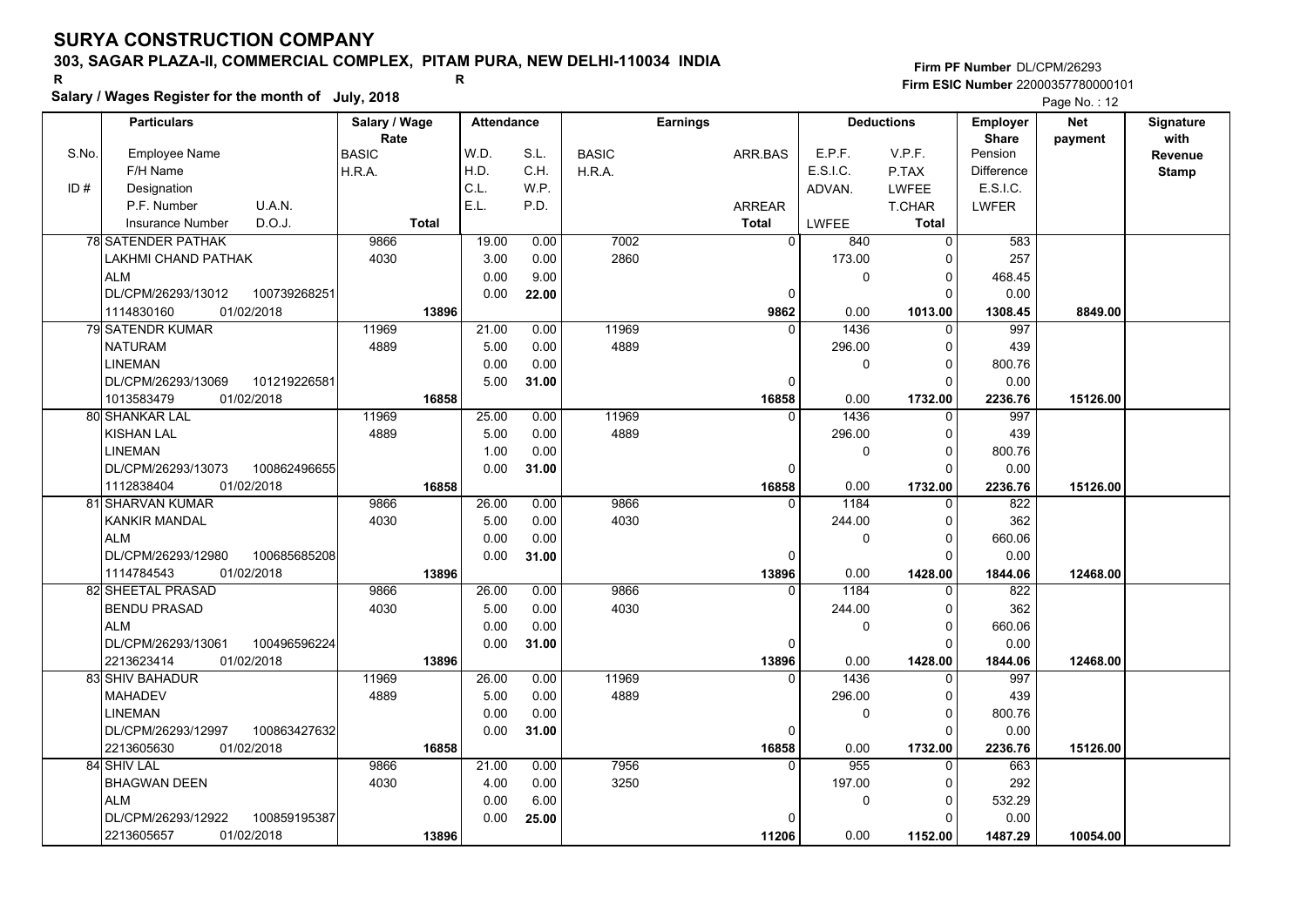## **303, SAGAR PLAZA-II, COMMERCIAL COMPLEX, PITAM PURA, NEW DELHI-110034 INDIA**

**Salary / Wages Register for the month of July, 2018 <sup>R</sup> <sup>R</sup>**

**Firm PF Number**DL/CPM/26293**Firm ESIC Number** 22000357780000101

|       | <b>Particulars</b>                 | Salary / Wage        | <b>Attendance</b> |       | <b>Earnings</b> |              | <b>Deductions</b>      |              | Employer                | <b>Net</b> | Signature       |
|-------|------------------------------------|----------------------|-------------------|-------|-----------------|--------------|------------------------|--------------|-------------------------|------------|-----------------|
| S.No. | <b>Employee Name</b>               | Rate<br><b>BASIC</b> | W.D.              | S.L.  | <b>BASIC</b>    | ARR BAS      | E.P.F.                 | V.P.F.       | <b>Share</b><br>Pension | payment    | with<br>Revenue |
|       | F/H Name                           | H.R.A.               | H.D.              | C.H.  | H.R.A.          |              | E.S.I.C.               | P.TAX        | <b>Difference</b>       |            | <b>Stamp</b>    |
| ID#   | Designation                        |                      | C.L.              | W.P.  |                 |              | ADVAN.                 | <b>LWFEE</b> | E.S.I.C.                |            |                 |
|       | U.A.N.<br>P.F. Number              |                      | E.L.              | P.D.  |                 | ARREAR       |                        | T.CHAR       | <b>LWFER</b>            |            |                 |
|       | D.O.J.<br><b>Insurance Number</b>  | <b>Total</b>         |                   |       |                 | <b>Total</b> | LWFEE                  | <b>Total</b> |                         |            |                 |
|       | <b>85 SHIV NARAYAN</b>             | 11969                | 19.00             | 0.00  | 10425           |              | $\overline{0}$<br>1251 | $\Omega$     | 868                     |            |                 |
|       | <b>SAHADEV</b>                     | 4889                 | 4.00              | 0.00  | 4258            |              | 257.00                 | ŋ            | 383                     |            |                 |
|       | LINEMAN                            |                      | 4.00              | 4.00  |                 |              | 0                      | 0            | 697.44                  |            |                 |
|       | DL/CPM/26293/13049<br>100867218718 |                      | 0.00              | 27.00 |                 | $\Omega$     |                        | $\Omega$     | 0.00                    |            |                 |
|       | 1113552266<br>01/02/2018           | 16858                |                   |       |                 | 14683        | 0.00                   | 1508.00      | 1948.44                 | 13175.00   |                 |
|       | 86 SHIV NARAYAN MANJHI             | 9866                 | 26.00             | 0.00  | 9866            | $\Omega$     | 1184                   | $\Omega$     | 822                     |            |                 |
|       | <b>BHOLA MANJHI</b>                | 4030                 | 5.00              | 0.00  | 4030            |              | 244.00                 | <sup>0</sup> | 362                     |            |                 |
|       | <b>ALM</b>                         |                      | 0.00              | 0.00  |                 |              | 0                      | $\Omega$     | 660.06                  |            |                 |
|       | DL/CPM/26293/13077<br>100977783624 |                      | 0.00              | 31.00 |                 | 0            |                        | $\Omega$     | 0.00                    |            |                 |
|       | 01/02/2018<br>1114937111           | 13896                |                   |       |                 | 13896        | 0.00                   | 1428.00      | 1844.06                 | 12468.00   |                 |
|       | 87 SHIV NARESH                     | 9866                 | 22.00             | 0.00  | 9866            |              | 1184<br>$\Omega$       | $\Omega$     | 822                     |            |                 |
|       | <b>RAM ASREY</b>                   | 4030                 | 5.00              | 0.00  | 4030            |              | 244.00                 | $\Omega$     | 362                     |            |                 |
|       | <b>ALM</b>                         |                      | 4.00              | 0.00  |                 |              | 0                      | $\Omega$     | 660.06                  |            |                 |
|       | DL/CPM/26293/13065<br>100497811450 |                      | 0.00              | 31.00 |                 | 0            |                        |              | 0.00                    |            |                 |
|       | 01/02/2018<br>1111752944           | 13896                |                   |       |                 | 13896        | 0.00                   | 1428.00      | 1844.06                 | 12468.00   |                 |
|       | 88 SHIV PRASHAD                    | 9866                 | 26.00             | 0.00  | 9866            |              | 1184<br>0              | 0            | 822                     |            |                 |
|       | SAHDEV                             | 4030                 | 5.00              | 0.00  | 4030            |              | 244.00                 | $\Omega$     | 362                     |            |                 |
|       | <b>ALM</b>                         |                      | 0.00              | 0.00  |                 |              | 0                      | 0            | 660.06                  |            |                 |
|       | DL/CPM/26293/12974<br>100351636206 |                      | 0.00              | 31.00 |                 | $\Omega$     |                        | $\Omega$     | 0.00                    |            |                 |
|       | 1111731990<br>01/02/2018           | 13896                |                   |       |                 | 13896        | 0.00                   | 1428.00      | 1844.06                 | 12468.00   |                 |
|       | 89 SHIV PYARE                      | 11969                | 13.00             | 0.00  | 8108            | $\Omega$     | 973                    |              | 675                     |            |                 |
|       | <b>DOOLLU</b>                      | 4889                 | 3.00              | 0.00  | 3312            |              | 200.00                 | $\Omega$     | 298                     |            |                 |
|       | <b>LINEMAN</b>                     |                      | 0.00              | 10.00 |                 |              | 0                      | $\Omega$     | 542.45                  |            |                 |
|       | DL/CPM/26293/13001<br>100496831946 |                      | 5.00              | 21.00 |                 | 0            |                        | $\Omega$     | 0.00                    |            |                 |
|       | 1112917160<br>01/02/2018           | 16858                |                   |       |                 | 11420        | 0.00                   | 1173.00      | 1515.45                 | 10247.00   |                 |
|       | 90 SHRI LAL                        | 11969                | 25.00             | 0.00  | 11969           | $\Omega$     | 1436                   | $\Omega$     | 997                     |            |                 |
|       | <b>BHAGWAN DEEN</b>                | 4889                 | 5.00              | 0.00  | 4889            |              | 296.00                 | $\Omega$     | 439                     |            |                 |
|       | LINEMAN                            |                      | 1.00              | 0.00  |                 |              | 0                      | $\mathbf 0$  | 800.76                  |            |                 |
|       | DL/CPM/26293/12923<br>101219226575 |                      | 0.00              | 31.00 |                 | 0            |                        | $\Omega$     | 0.00                    |            |                 |
|       | 01/02/2018<br>1111843544           | 16858                |                   |       |                 | 16858        | 0.00                   | 1732.00      | 2236.76                 | 15126.00   |                 |
|       | 91 SHRI RAM                        | 9866                 | 26.00             | 0.00  | 9866            | $\Omega$     | 1184                   | $\Omega$     | 822                     |            |                 |
|       | POORAN PRASAD                      | 4030                 | 5.00              | 0.00  | 4030            |              | 244.00                 | ŋ            | 362                     |            |                 |
|       | <b>ALM</b>                         |                      | 0.00              | 0.00  |                 |              | 0                      | $\Omega$     | 660.06                  |            |                 |
|       | DL/CPM/26293/13071<br>100353865282 |                      | 0.00              | 31.00 |                 |              |                        |              | 0.00                    |            |                 |
|       | 1113406189<br>01/02/2018           | 13896                |                   |       |                 | 13896        | 0.00                   | 1428.00      | 1844.06                 | 12468.00   |                 |